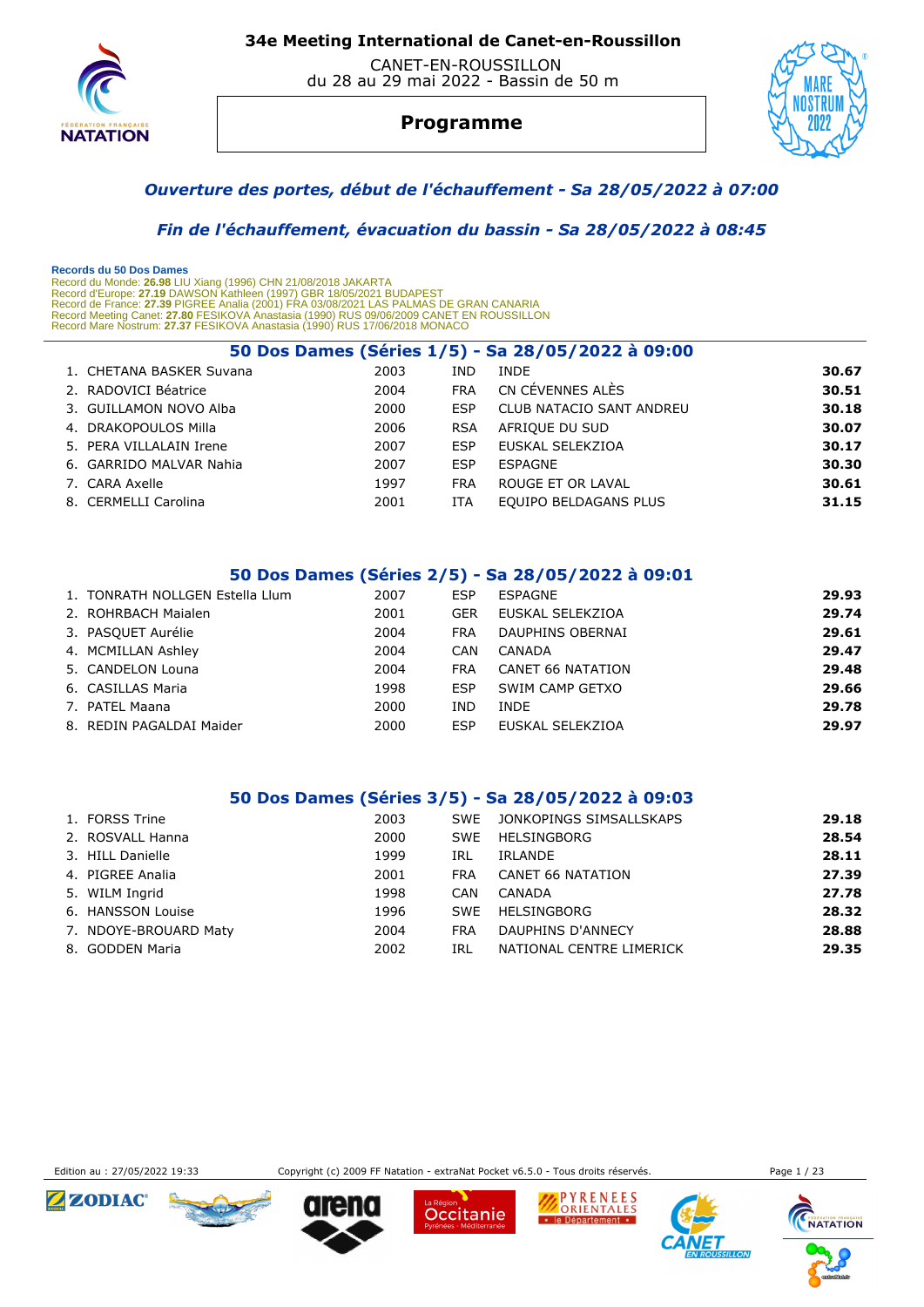

 CANET-EN-ROUSSILLON du 28 au 29 mai 2022 - Bassin de 50 m

# **Programme**



#### **50 Dos Dames (Séries 4/5) - Sa 28/05/2022 à 09:04**

| 1. GRABOWSKI Lena          | 2002 | <b>AUT</b> | AUTRICHE                        | 28.97 |
|----------------------------|------|------------|---------------------------------|-------|
| 2. OUWEHAND Vanessa-Hazel  | 1999 | <b>NZL</b> | NOUVELLE-ZÉLANDE                | 28.38 |
| 3. GIELE Tessa             | 2002 | <b>NED</b> | PAYS-BAS                        | 28.01 |
| 4. MASSE Kylie             | 1996 | CAN        | CANADA                          | 27.18 |
| 5. HARRIS Medi             | 2002 | GBR        | SWIM WALES                      | 27.69 |
| 6. PRADELL CARRASCO Mireia | 1995 | <b>ESP</b> | FEDERATION CATALANE DE NATATION | 28.20 |
| 7. THORMALM Alma           | 1996 | <b>SWE</b> | JONKOPINGS SIMSALLSKAPS         | 28.87 |
| 8. PODEVIN Anaïs           | 1997 | FRA        | STADE CLERMONT NATATION         | 29.34 |

#### **50 Dos Dames (Séries 5/5) - Sa 28/05/2022 à 09:05**

| 1. BRAY Olivia            | 2001 | USA        | <b>TEXAS SWIMMING</b>    | 28.94 |
|---------------------------|------|------------|--------------------------|-------|
| 2. MAHIEU Pauline         | 1999 | <b>FRA</b> | <b>CANET 66 NATATION</b> | 28.32 |
| 3. MEDEIROS Etiene        | 1991 | <b>BRA</b> | BRÉSIL                   | 27.78 |
| 4. MACNEIL Margaret       | 2000 | <b>CAN</b> | CANADA                   | 25.27 |
| 5. SCALIA Silvia          | 1995 | ITA        | <b>ITALIE</b>            | 27.66 |
| 6. HARVEY Mary-sophie     | 1999 | CAN        | CAMO NATATION            | 28.14 |
| 7. RATHWELL Regan         | 2004 | CAN        | CANADA                   | 28.63 |
| 8. MARTIN FERNANDEZ Leire | 2003 | ESP        | EUSKAL SELEKZIOA         | 29.27 |

#### **Records du 50 Dos Messieurs**

Record du Monde: 23.80 KOLESNIKOV Kliment (2000) RUS 18/05/2021 BUDAPEST<br>Record d'Europe: 23.80 KOLESNIKOV Kliment (2000) RUS 18/05/2021 BUDAPEST<br>Record de France: 24.07 LACOURT Camille (1985) FRA 12/08/2010 BUDAPEST<br>Recor

#### **50 Dos Messieurs (Séries 1/5) - Sa 28/05/2022 à 09:06**

| 2. CARREY BOSQUE Guillermo | 2005 | ESP        | ESPAGNE                   | 29.08 |
|----------------------------|------|------------|---------------------------|-------|
| 3. BOURLET Benjamin        | 2005 | FRA        | <b>GIRONDINS BORDEAUX</b> | 28.59 |
| 4. VERGNES Lucien          | 2004 | <b>FRA</b> | CN CUGNAUX                | 27.53 |
| 5. HOUTI Rayan             | 2003 | <b>FRA</b> | CANET 66 NATATION         | 28.00 |
| 6. DUCKHAM Michael         | 2002 | <b>RSA</b> | AFRIQUE DU SUD            | 28.98 |
|                            |      |            |                           |       |

- 7.
- 8.

#### **50 Dos Messieurs (Séries 2/5) - Sa 28/05/2022 à 09:07**

| 1. HEIDRICH Jerome         | 1994 | <b>GER</b> | FENERBAHCE SWIMMING CLUB | 27.20 |
|----------------------------|------|------------|--------------------------|-------|
| 2. KLENZ Ramon             | 1998 | <b>GER</b> | SPORT-UNION NECKARSULM   | 26.68 |
| 3. MORLEY Cooper           | 2003 | <b>NZL</b> | NOUVELLE-ZÉLANDE         | 26.34 |
| 4. CAUSSE Vincent          | 2002 | <b>FRA</b> | CN CÉVENNES ALÈS         | 26.16 |
| 5. DESANGLES Alexandre     | 2004 | <b>FRA</b> | US COLOMIERS NATATION    | 26.22 |
| 6. BOUCHER Charles-antoine | 2002 | CAN        | UNIVERSITE DE SHERBROOKE | 26.67 |
| 7. CLARK Macallister       | 2002 | NZL        | NOUVELLE-ZÉLANDE         | 26.78 |
| 8. RUVALCABA Hector        | 1997 | MEX        | MEXIOUE                  | 27.30 |

Edition au : 27/05/2022 19:33 Copyright (c) 2009 FF Natation - extraNat Pocket v6.5.0 - Tous droits réservés. Page 2 / 23













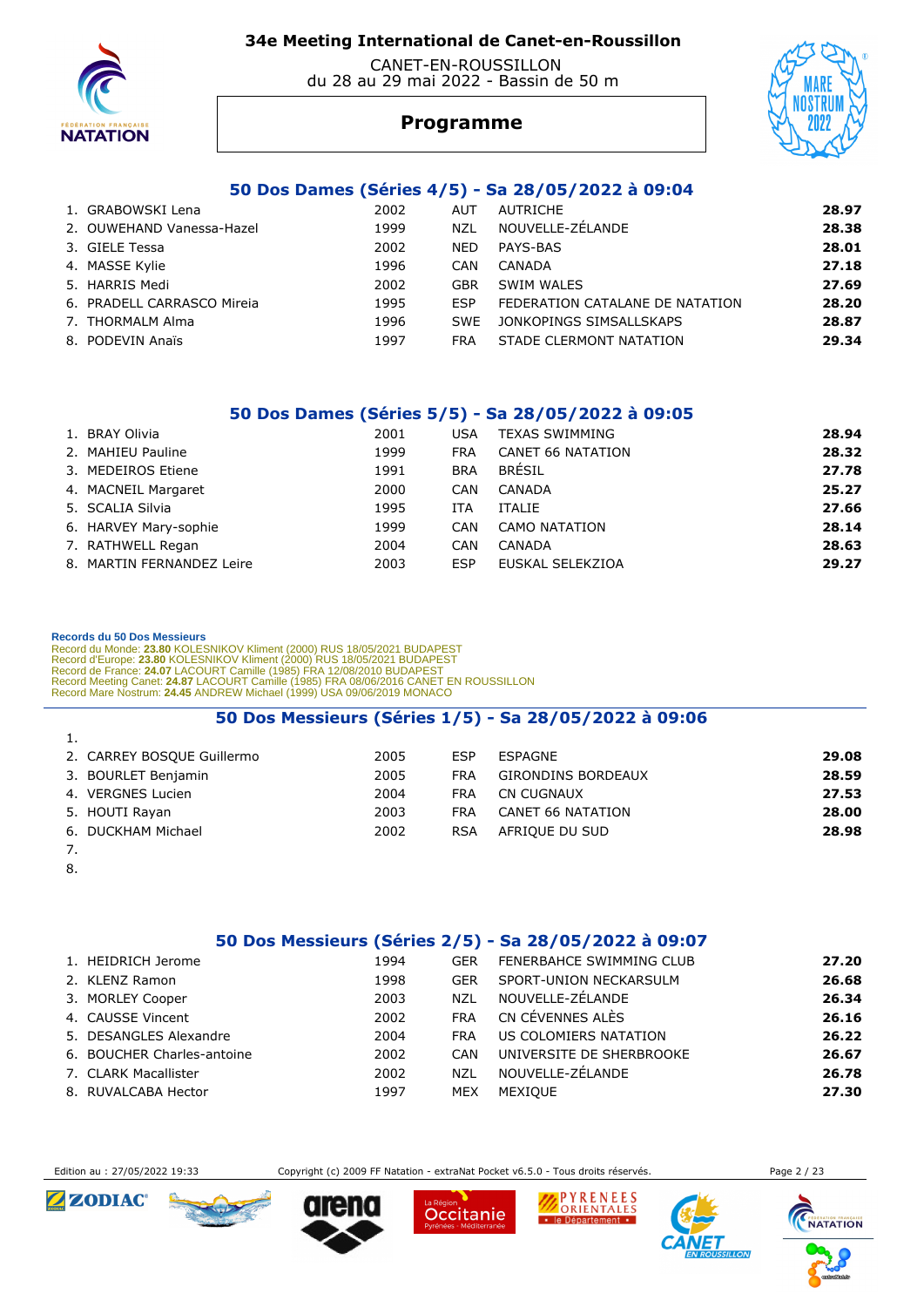

 CANET-EN-ROUSSILLON du 28 au 29 mai 2022 - Bassin de 50 m



JS I KUI

# **Programme**

#### **50 Dos Messieurs (Séries 3/5) - Sa 28/05/2022 à 09:09**

| 1. SANTOS MARTIN Adrian | 2002 | <b>ESP</b> | FEDERATION CATALANE DE NATATION | 25.93 |
|-------------------------|------|------------|---------------------------------|-------|
| 2. ACEVEDO Javier       | 1998 | CAN        | CANADA                          | 25.69 |
| 3. GRAY Cameron         | 2003 | <b>NZL</b> | NOUVELLE-ZÉLANDE                | 25.27 |
| 4. IRIE Ryosuke         | 1990 | JPN        | <b>JAPON</b>                    | 24.83 |
| 5. HASSAN Mohamed Samy  | 1997 | EGY        | EGYPTE                          | 24.93 |
| 6. DELL Zac             | 2001 | <b>NZL</b> | NOUVELLE-ZÉLANDE                | 25.58 |
| 7. CALDERON Alejandro   | 1998 | <b>ESP</b> | CLUB ESPORTIU MEDITERRANI       | 25.74 |
| 8. BIDARD Clément       | 2001 | <b>FRA</b> | MULHOUSE ON                     | 26.01 |
|                         |      |            |                                 |       |

#### **50 Dos Messieurs (Séries 4/5) - Sa 28/05/2022 à 09:10**

| 1. ALVES TORRES Paul     | 2003 | <b>FRA</b> | CN MARSEILLE          | 25.85 |
|--------------------------|------|------------|-----------------------|-------|
| 2. STEWART Coleman       | 1998 | USA        | ETATS-UNIS            | 25.67 |
| 3. NATARAJ Srihari       | 2001 | IND        | <b>INDE</b>           | 25.18 |
| 4. TOMAC Mewen           | 2001 | <b>FRA</b> | AMIENS METROPOLE NAT. | 24.80 |
| 5. NDOYE-BROUARD Yohann  | 2000 | <b>FRA</b> | DAUPHINS D'ANNECY     | 24.91 |
| 6. SMALL Joseph          | 2000 | <b>GBR</b> | SWIM WALES            | 25.48 |
| 7. MILLET Arthur         | 2000 | <b>FRA</b> | ROUGE ET OR LAVAL     | 25.72 |
| 8. COURVILLE-FORTIN Loic | 2004 | CAN        | CAMO NATATION         | 25.98 |

#### **50 Dos Messieurs (Séries 5/5) - Sa 28/05/2022 à 09:11**

| 1. HUGOT Maximilien  | 2003 | <b>FRA</b> | DAUPHINS TOULOUSE OEC                 | 25.79 |
|----------------------|------|------------|---------------------------------------|-------|
| 2. SALCZER Ladislas  | 2000 | <b>FRA</b> | AS MONACO NATATION                    | 25.66 |
| 3. STAKA Christopher | 1998 | <b>USA</b> | APTOS CABRILLO SWIM CLUB              | 25.06 |
| 4. ANDREW Michael    | 1999 | <b>USA</b> | ETATS-UNIS                            | 24.80 |
| 5. BASSETO Guilherme | 1997 | <b>BRA</b> | BRÉSIL                                | 24.90 |
| 6. WHITE Liam        | 1998 | GBR        | SWIM WALES                            | 25.31 |
| 7. MATHIEU Geoffroy  | 1997 | <b>FRA</b> | STADE CLERMONT NATATION               | 25.71 |
| 8. HILL Toby         | 2004 | <b>GBR</b> | CITY OF MANCHESTER AQUATICS SWIM TEAM | 25.95 |

 **Records du 50 Nage Libre Dames** 

Record du Monde: 23.67 SJOSTROM Sarah (1993) SWE 29/07/2017 BUDAPEST<br>Record d'Europe: 23.67 SJOSTROM Sarah (1993) SWE 29/07/2017 BUDAPEST<br>Record de France: 24.34 HENIQUE Mélanie (1992) FRA 12/12/2020 SAINT-RAPHAËL (FRA)<br>Re

#### **50 Nage Libre Dames (Séries 1/9) - Sa 28/05/2022 à 09:12**

| <b>.</b>                    |      |            |                                 |       |
|-----------------------------|------|------------|---------------------------------|-------|
| 2.                          |      |            |                                 |       |
| 3. CASSIVI-VERMETTE Maeva   | 2001 | CAN        | UNIVERSITE DE SHERBROOKE        | 28.64 |
| 4. ESPINOSA PATILLA Claudia | 2003 | <b>FSP</b> | FEDERATION CATALANE DE NATATION | 27.60 |
| 5. BARTOLINI Mathilde       | 2003 | <b>FRA</b> | CANET 66 NATATION               | 28.00 |
| -6.                         |      |            |                                 |       |

- 7.
- 8.

Edition au : 27/05/2022 19:33 Copyright (c) 2009 FF Natation - extraNat Pocket v6.5.0 - Tous droits réservés. Page 3 / 23











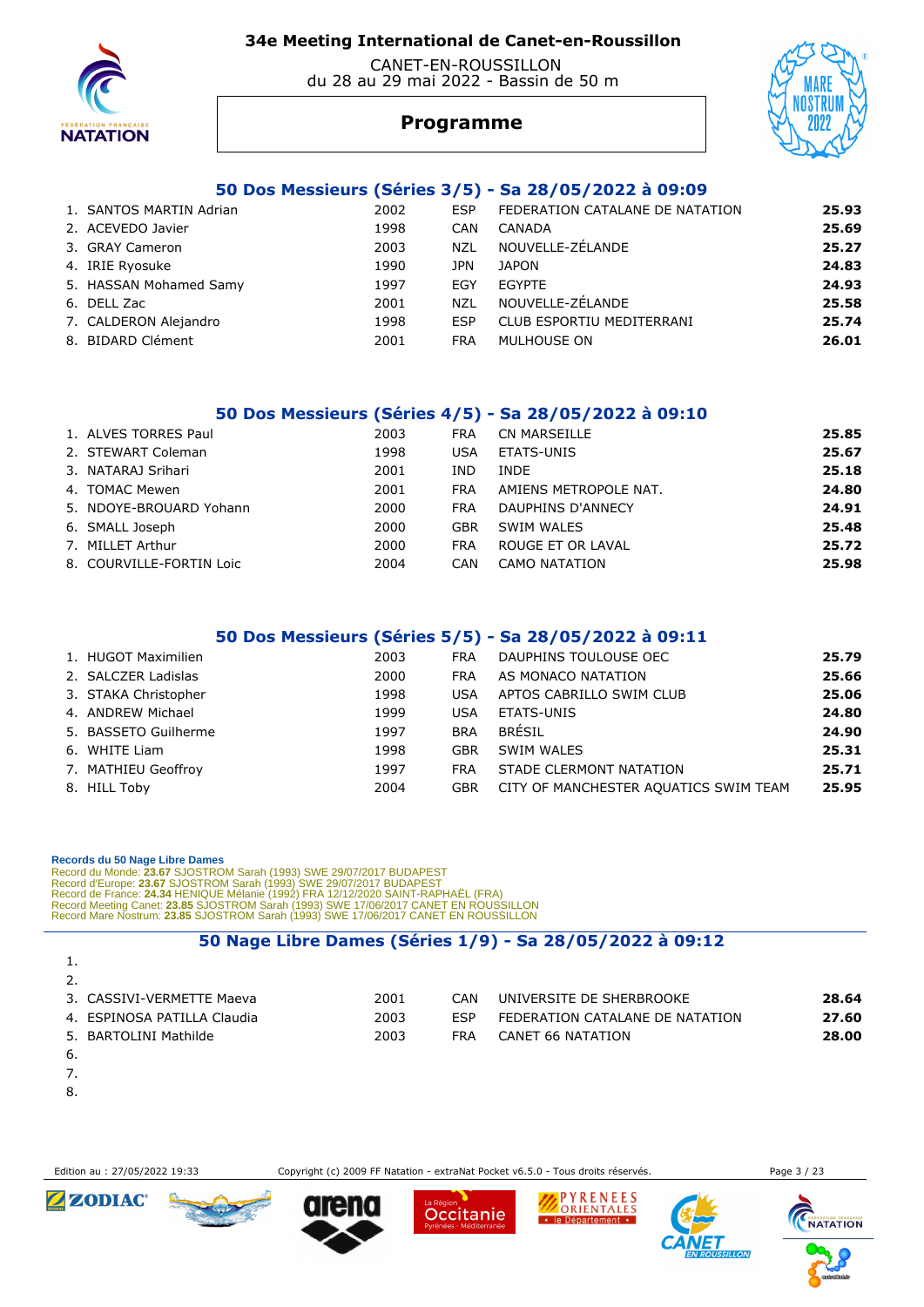

#### CANET-EN-ROUSSILLON du 28 au 29 mai 2022 - Bassin de 50 m



# **Programme**

#### **50 Nage Libre Dames (Séries 2/9) - Sa 28/05/2022 à 09:13**

| 1. LETOURNEAU Anne-gaëlle   | 2000 | <b>CAN</b> | UNIVERSITE DE SHERBROOKE        | 27.18 |
|-----------------------------|------|------------|---------------------------------|-------|
| 2. MIZUGUCHI Chiho          | 2001 | JPN        | <b>JAPON</b>                    | 27.11 |
| 3. VIBERG Cecilia           | 2003 | <b>SWE</b> | SUÈDE                           | 27.03 |
| 4. CIOBANU SPATARU Cristina | 2005 | <b>FSP</b> | ESPAGNE                         | 27.00 |
| 5. ILZARBE DAZA June        | 2004 | ESP        | EUSKAL SELEKZIOA                | 27.02 |
| 6. HERRERO LAZARO Alba      | 2002 | <b>FSP</b> | <b>FSPAGNE</b>                  | 27.10 |
| 7. MC KIBBIN Ellie          | 2004 | IRL        | NATIONAL CENTRE ULSTER          | 27.11 |
| 8. COLOMER GUASH Carlota    | 2005 | <b>FSP</b> | FEDERATION CATALANE DE NATATION | 27.27 |

#### **50 Nage Libre Dames (Séries 3/9) - Sa 28/05/2022 à 09:15**

| 1. VISAGIE Emily        | 1998 | <b>RSA</b> | AFRIQUE DU SUD           | 26.88 |
|-------------------------|------|------------|--------------------------|-------|
| 2. TIRADOS LOPEZ Alicia | 2001 | <b>ESP</b> | EUSKAL SELEKZIOA         | 26.84 |
| 3. RAMOS NAJJI Maria    | 2006 | ESP        | ESPAGNE                  | 26.61 |
| 4. STICKLEN Emma        | 2002 | <b>USA</b> | <b>TEXAS SWIMMING</b>    | 26.57 |
| 5. STEJSKAL Cassandra   | 2000 | <b>CAN</b> | UNIVERSITE DE SHERBROOKE | 26.58 |
| 6. OPATRIL Lena         | 1999 | <b>AUT</b> | AUTRICHE                 | 26.67 |
| 7. CARA Axelle          | 1997 | <b>FRA</b> | ROUGE ET OR LAVAL        | 26.86 |
| 8. DRAKOPOULOS Milla    | 2006 | <b>RSA</b> | AFRIQUE DU SUD           | 26.96 |

#### **50 Nage Libre Dames (Séries 4/9) - Sa 28/05/2022 à 09:16**

| 1. LOVEL Clementine   | 2003 | GBR        | <b>TADCASTER YORK SPORT</b> | 26.55 |
|-----------------------|------|------------|-----------------------------|-------|
| 2. CAMPABADAL Ainhoa  | 2003 | ESP        | ESPAGNE                     | 26.49 |
| 3. THORMALM Klara     | 1998 | <b>SWF</b> | JONKOPINGS SIMSALLSKAPS     | 26.41 |
| 4. GINGRICH Leah      | 1990 | USA        | ETATS-UNIS                  | 26.30 |
| 5. HEIDEYER Mika      | 2000 | <b>FRA</b> | CN ANTIBES                  | 26.40 |
| 6. ROHRBACH Maialen   | 2001 | <b>GER</b> | EUSKAL SELEKZIOA            | 26.43 |
| 7. CATTERSON Victoria | 2001 | IRL        | IRLANDE                     | 26.54 |
| 8. TISSANDIE Camille  | 2004 | <b>FRA</b> | CASTRES SPORTS NAUTIQUES    | 26.57 |

#### **50 Nage Libre Dames (Séries 5/9) - Sa 28/05/2022 à 09:17**

| 1. OSBORNE Summer     | 2005 | NZL        | NOUVELLE-ZÉLANDE               | 26.27 |
|-----------------------|------|------------|--------------------------------|-------|
| 2. JEHL Marina        | 2001 | <b>FRA</b> | <b>CANET 66 NATATION</b>       | 26.21 |
| 3. MASUDA Aoi         | 1996 | JPN        | <b>JAPON</b>                   | 26.07 |
| 4. CROSBIE Aimee      | 2004 | NZL        | NOUVELLE-ZÉLANDE               | 25.87 |
| 5. DELNO Marjolein    | 1994 | <b>NED</b> | SCHWIMM CLUB WIESBADEN 1911.EV | 25.94 |
| 6. VERRASZTO Evelyn   | 1989 | HUN        | HONGRIE                        | 26.16 |
| 7. NDOYE-BROUARD Maty | 2004 | <b>FRA</b> | DAUPHINS D'ANNECY              | 26.23 |
| 8. CARNEZ Oceane      | 2002 | <b>FRA</b> | STADE BÉTHUNE PÉLICAN CLUB     | 26.28 |
|                       |      |            |                                |       |



Edition au : 27/05/2022 19:33 Copyright (c) 2009 FF Natation - extraNat Pocket v6.5.0 - Tous droits réservés. Page 4 / 23

Occitanie

PYRENEES

le Département

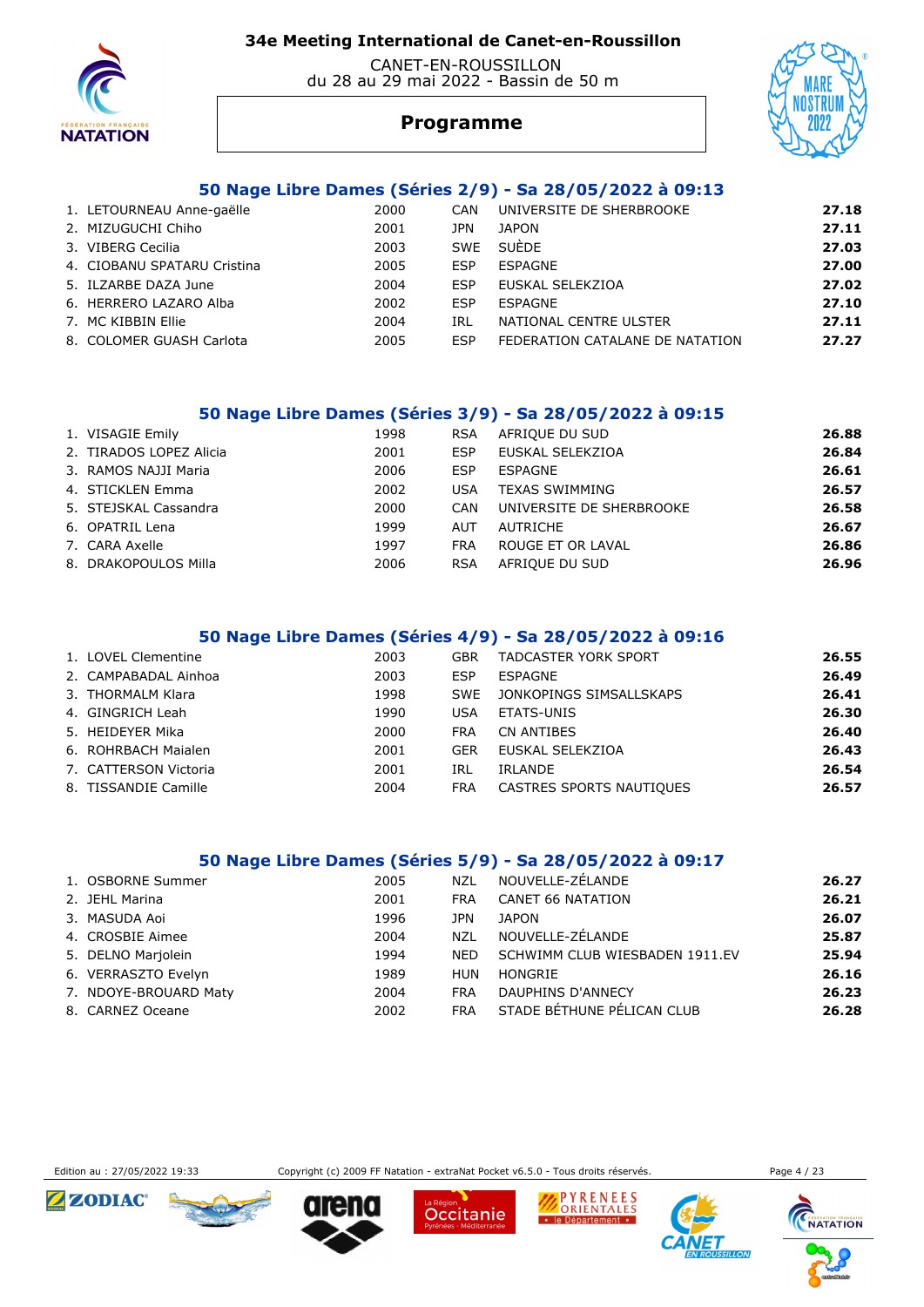

 CANET-EN-ROUSSILLON du 28 au 29 mai 2022 - Bassin de 50 m



# **Programme**

#### **50 Nage Libre Dames (Séries 6/9) - Sa 28/05/2022 à 09:18**

| 1. THORMALM Alma          | 1996 | <b>SWE</b> | JONKOPINGS SIMSALLSKAPS | 25.80 |
|---------------------------|------|------------|-------------------------|-------|
| 2. GEMMELL Erin           | 2004 | USA        | ETATS-UNIS              | 25.80 |
| 3. DALEY Elan             | 2005 | <b>CAN</b> | CANADA                  | 25.78 |
| 4. SPADONI Marina         | 1993 | USA        | ETATS-UNIS              | 25.68 |
| 5. CHENG Camille-Lily-Mei | 1993 | HKG        | <b>HONGKONG</b>         | 25.74 |
| 6. GODWIN Emma            | 1997 | <b>NZL</b> | NOUVELLE-ZÉLANDE        | 25.78 |
| 7. OHASHI Yui             | 1995 | JPN        | <b>JAPON</b>            | 25.80 |
| 8. TESSARIOL Lucile       | 2004 | <b>FRA</b> | SA MÉRIGNAC             | 25.84 |

#### **50 Nage Libre Dames (Séries 7/9) - Sa 28/05/2022 à 09:19**

| 1. MEDEIROS Etiene       | 1991 | <b>BRA</b> | <b>BRÉSIL</b>                   | 25.42 |
|--------------------------|------|------------|---------------------------------|-------|
| 2. TOURETSKI Sasha       | 1994 | <b>SUI</b> | <b>SUISSE</b>                   | 25.15 |
| 3. OMOTO Rika            | 1997 | JPN        | <b>JAPON</b>                    | 24.75 |
| 4. HOPKIN Anna           | 1996 | <b>GBR</b> | GRANDE-BRETAGNE                 | 24.34 |
| 5. CHELIUS Emma          | 1996 | <b>RSA</b> | AFRIOUE DU SUD                  | 24.64 |
| 6. MUNOZ DEL CAMPO Lidon | 1995 | <b>ESP</b> | <b>CLUB NATACIO SANT ANDREU</b> | 24.90 |
| 7. SANTAMANS Anna        | 1993 | <b>FRA</b> | PAYS D'AIX NATATION             | 25.25 |
| 8. JUNEVIK Sara          | 2000 | <b>SWE</b> | SUÈDE                           | 25.60 |

#### **50 Nage Libre Dames (Séries 8/9) - Sa 28/05/2022 à 09:21**

| 1. GANGL Nina          | 2003 | <b>AUT</b> | AUTRICHE                   | 25.31 |
|------------------------|------|------------|----------------------------|-------|
| 2. FERREIRA Lorrane    | 1993 | <b>BRA</b> | BRÉSIL                     | 25.04 |
| 3. SANCHEZ Kayla       | 2001 | CAN        | CANADA                     | 24.68 |
| 4. HENIQUE Mélanie     | 1992 | <b>FRA</b> | <b>CN MARSEILLE</b>        | 24.34 |
| 5. VAN ROON Geertruida | 1998 | <b>NED</b> | PAYS-BAS                   | 24.63 |
| 6. GASTALDELLO Béryl   | 1995 | <b>FRA</b> | ETOILES 92                 | 24.87 |
| 7. NOWACZYK Lison      | 2003 | <b>FRA</b> | STADE BÉTHUNE PÉLICAN CLUB | 25.24 |
| 8. LITTLEJOHN Laura    | 2004 | NZL        | NOUVELLE-ZÉLANDE           | 25.59 |

#### **50 Nage Libre Dames (Séries 9/9) - Sa 28/05/2022 à 09:22**

| 1. GONZALEZ CRIVILLERS Marta | 1995 | ESP        | FEDERATION CATALANE DE NATATION | 25.30 |
|------------------------------|------|------------|---------------------------------|-------|
| 2. GIELE Tessa               | 2002 | <b>NED</b> | PAYS-BAS                        | 24.96 |
| 3. BUSCH Kim                 | 1998 | <b>NED</b> | PAYS-BAS                        | 24.67 |
| 4. SJOSTROM Sarah            | 1993 | <b>SWE</b> | <b>SUÈDE</b>                    | 23.67 |
| 5. WATTEL Marie              | 1997 | <b>FRA</b> | <b>CN MARSEILLE</b>             | 24.54 |
| 6. BONNET Charlotte          | 1995 | <b>FRA</b> | OLYMPIC NICE NATATION           | 24.78 |
| 7. HILL Danielle             | 1999 | IRL        | IRLANDE                         | 25.19 |
| 8. UGOLKOVA Maria            | 1989 | SUI        | <b>SUISSE</b>                   | 25.47 |



Edition au : 27/05/2022 19:33 Copyright (c) 2009 FF Natation - extraNat Pocket v6.5.0 - Tous droits réservés. Page 5 / 23

Occitanie

PYRENEES

le Département



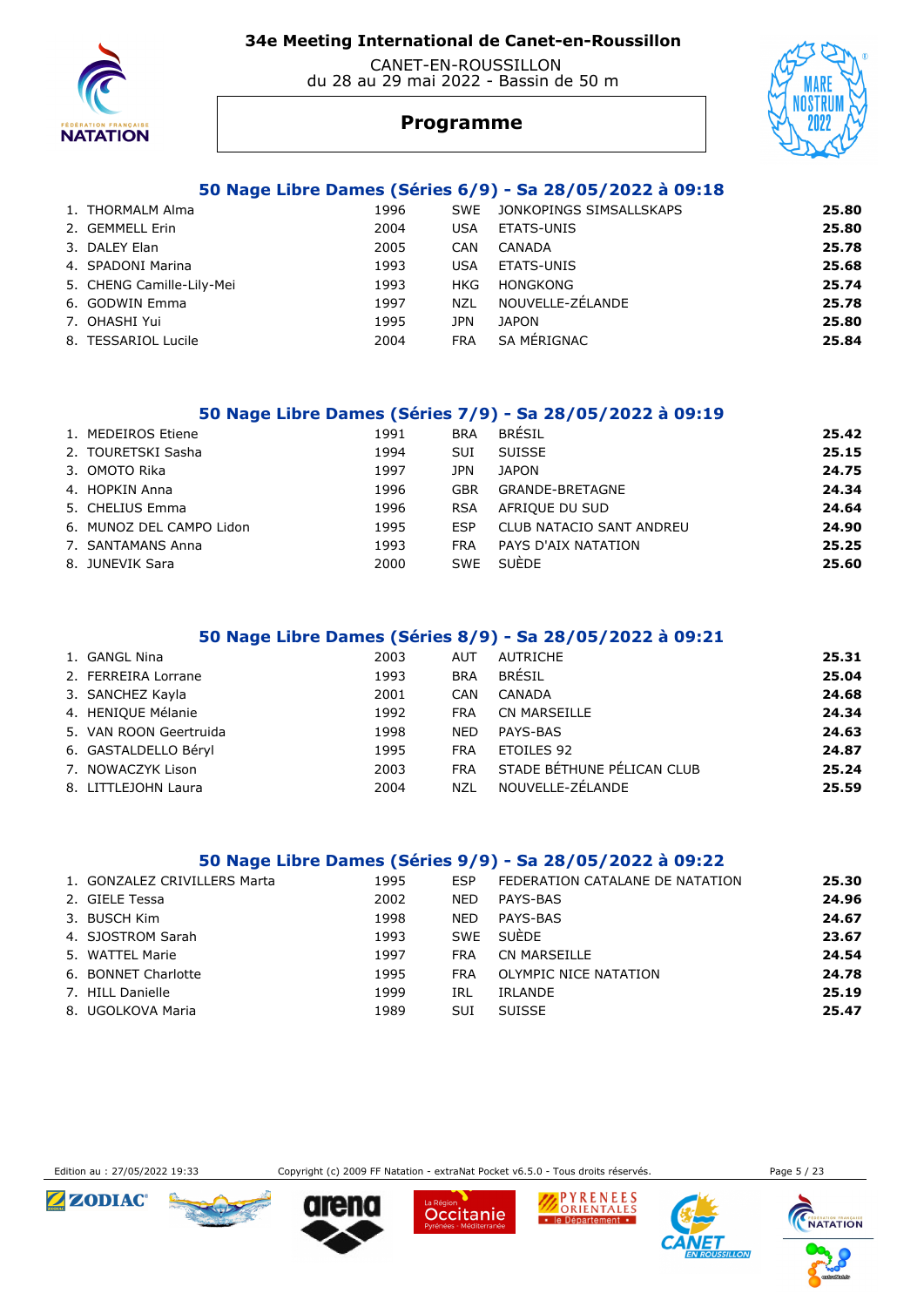

 CANET-EN-ROUSSILLON du 28 au 29 mai 2022 - Bassin de 50 m

# **Programme**



# **Records du 50 Nage Libre Messieurs**

Record du Monde: 20.91 CIELO FILHO Cesar (1987) BRA 18/12/2009 SAO PAULO<br>Record d'Europe: 20.94 BOUSQUET Frédérick (1981) FRA 26/04/2009 MONTPELLIER<br>Record de France: 20.94 BOUSQUET Frédérick (1981) FRA 26/04/2009 MONTPELL

#### **50 Nage Libre Messieurs (Séries 1/11) - Sa 28/05/2022 à 09:23**

| 1.                           |      |            |                        |       |
|------------------------------|------|------------|------------------------|-------|
| 2.                           |      |            |                        |       |
| 3. TAVARES ASSUNCAO Vinicius | 2000 | <b>BRA</b> | <b>BRESIL</b>          | 48.81 |
| 4. MORAD Khaled              | 1999 | <b>FGY</b> | SPORT-UNION NECKARSULM | 24.51 |
| 5. LOMBART Arthur            | 2005 | FRA        | CANET 66 NATATION      | 25.00 |
| -6.                          |      |            |                        |       |

- 7.
- 8.
- 

#### **50 Nage Libre Messieurs (Séries 2/11) - Sa 28/05/2022 à 09:24**

| 1. HUDAN Nathan           | 2003 | <b>FRA</b> | AMIENS METROPOLE NAT.           | 24.13 |
|---------------------------|------|------------|---------------------------------|-------|
| 2. PARRY Joshua           | 2003 | <b>RSA</b> | AFRIQUE DU SUD                  | 24.06 |
| 3. HOUTI Fares            | 2003 | <b>FRA</b> | <b>CANET 66 NATATION</b>        | 23.98 |
| 4. JIMENEZ ROJO Marcelino | 2005 | <b>ESP</b> | ESPAGNE                         | 23.90 |
| 5. DESCAMPS Aurelien      | 2003 | <b>FRA</b> | CN MARSEILLE                    | 23.98 |
| 6. ROY NEGRO Adria        | 2004 | <b>FSP</b> | FEDERATION CATALANE DE NATATION | 24.03 |
| 7. LITTLEJOHN Ben         | 2002 | <b>NZL</b> | NOUVELLE-ZÉLANDE                | 24.07 |
| 8. HOUTI Rayan            | 2003 | <b>FRA</b> | CANET 66 NATATION               | 24.40 |

#### **50 Nage Libre Messieurs (Séries 3/11) - Sa 28/05/2022 à 09:26**

| 1. LIMOZIN Emmanuel        | 1996 | <b>FRA</b> | CN MARSEILLE           | 23.85 |
|----------------------------|------|------------|------------------------|-------|
| 2. PINNEKER Daniel         | 1999 | <b>GER</b> | SPORT-UNION NECKARSULM | 23.83 |
| 3. MALLET Clement          | 2002 | <b>FRA</b> | AMIENS METROPOLE NAT.  | 23.81 |
| 4. POWELL Robert           | 2000 | IRL        | IRLANDE                | 23.68 |
| 5. CARREY BOSQUE Guillermo | 2005 | <b>ESP</b> | ESPAGNE                | 23.75 |
| 6. CONSTABLE Enzo          | 2003 | <b>FRA</b> | CN MARSEILLE           | 23.81 |
| 7. MASOUD Mohamed          | 1995 | <b>NZL</b> | NOUVELLE-ZÉLANDE       | 23.85 |
| 8. DUBREUIL Noe            | 2003 | FRA        | CN MARSEILLE           | 23.89 |

#### **50 Nage Libre Messieurs (Séries 4/11) - Sa 28/05/2022 à 09:27**

| 1. GIRARDET Mateo          | 2001 | <b>FRA</b> | <b>CN MARSEILLE</b>             | 23.56 |
|----------------------------|------|------------|---------------------------------|-------|
| 2. FRANCHINI Laurent       | 2000 | <b>FRA</b> | <b>CARROS NATATION</b>          | 23.40 |
| 3. STRUIJF Kingue          | 1994 | NFD.       | SCHWIMM CLUB WIESBADEN 1911.EV  | 23.29 |
| 4. BOUCHER Charles-antoine | 2002 | CAN        | UNIVERSITE DE SHERBROOKE        | 23.27 |
| 5. TAYLAN Noyan            | 2002 | <b>FRA</b> | <b>CLAMART NATATION 92</b>      | 23.29 |
| 6. HOLMOUIST Marcus        | 2000 | <b>SWF</b> | JONKOPINGS SIMSALLSKAPS         | 23.40 |
| 7. HASSLING Emil           | 2000 | <b>SWF</b> | LANDSKRONA                      | 23.56 |
| 8. RAMIA VIVES Guillem     | 2002 | <b>FSP</b> | FEDERATION CATALANE DE NATATION | 23.62 |

Edition au : 27/05/2022 19:33 Copyright (c) 2009 FF Natation - extraNat Pocket v6.5.0 - Tous droits réservés. Page 6 / 23











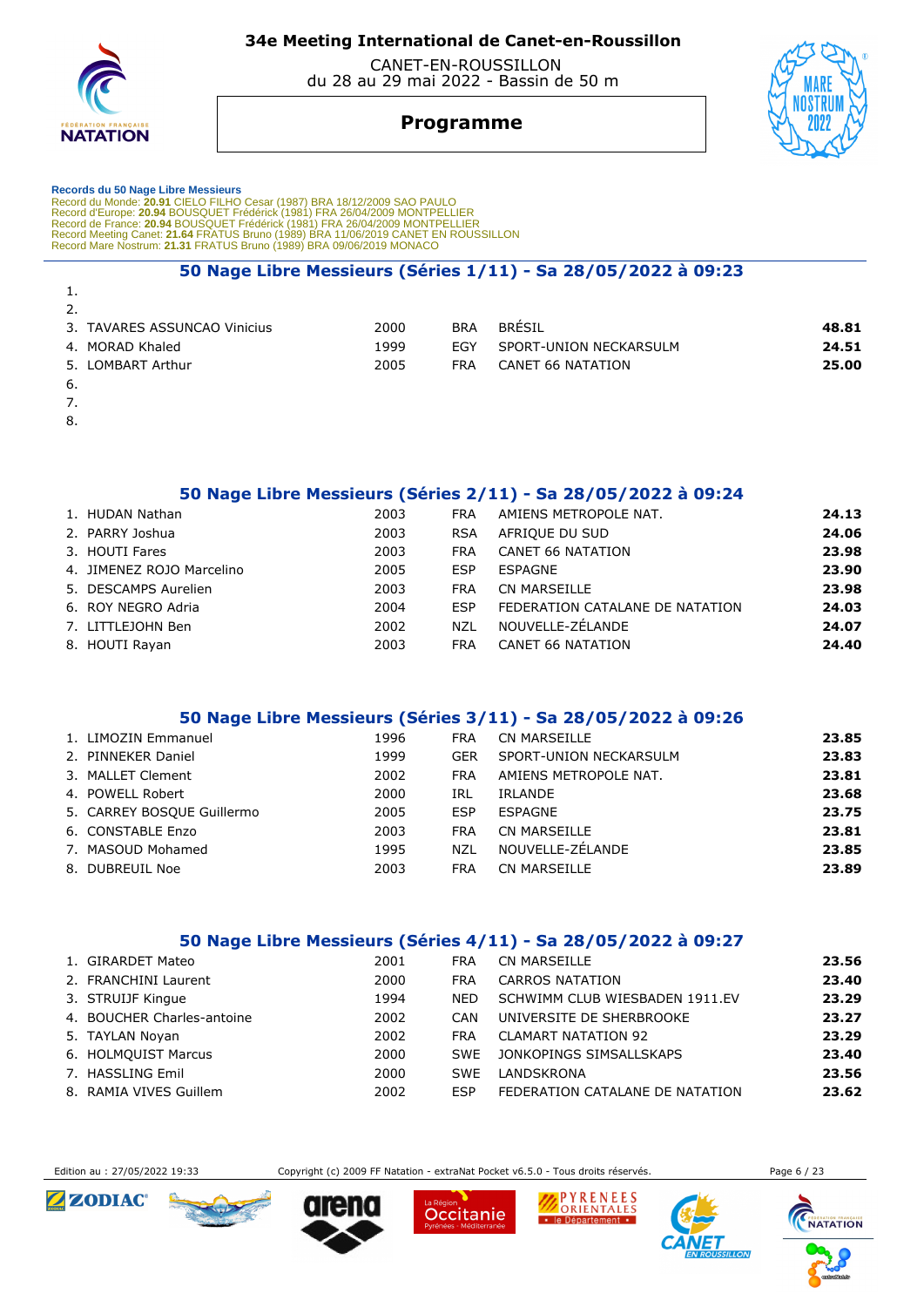

#### CANET-EN-ROUSSILLON du 28 au 29 mai 2022 - Bassin de 50 m



# **Programme**

#### **50 Nage Libre Messieurs (Séries 5/11) - Sa 28/05/2022 à 09:28**

| 1. TAYLOR Jack         | 2001 | AUS.       | AUSTRALIE                       | 23.20 |
|------------------------|------|------------|---------------------------------|-------|
| 2. CARSWELL Thomas     | 2000 | GBR        | SWIM WALES                      | 23.10 |
| 3. CLARK Macallister   | 2002 | <b>NZL</b> | NOUVELLE-ZÉLANDE                | 23.09 |
| 4. KLENZ Ramon         | 1998 | <b>GER</b> | SPORT-UNION NECKARSULM          | 23.02 |
| 5. ARTAL MATEO Francho | 1999 | <b>FSP</b> | FEDERATION CATALANE DE NATATION | 23.06 |
| 6. HUG-DREYFUS Tom     | 2002 | <b>FRA</b> | MULHOUSE ON                     | 23.10 |
| 7. BOUTOUIL Samy       | 2000 | MAR        | CN MARSEILLE                    | 23.15 |
| 8. KLING Jonathan      | 1993 | <b>SWE</b> | <b>SUÈDE</b>                    | 23.20 |

#### **50 Nage Libre Messieurs (Séries 6/11) - Sa 28/05/2022 à 09:29**

| 1. IVIC Yoni         | 2001 | <b>FRA</b> | <b>CN MARSEILLE</b>   | 22.99 |
|----------------------|------|------------|-----------------------|-------|
| 2. WEAVER Liam       | 2003 | <b>CAN</b> | CANADA                | 22.95 |
| 3. JIMMIE Clayton    | 1995 | <b>RSA</b> | AFRIQUE DU SUD        | 22.87 |
| 4. GODEFROID Louis   | 2001 | <b>FRA</b> | DAUPHINS TOULOUSE OEC | 22.82 |
| 5. GROSJEAN Hugo     | 1999 | <b>FRA</b> | MULHOUSE ON           | 22.84 |
| 6. ELSON Christopher | 1998 | <b>NZL</b> | NOUVELLE-ZÉLANDE      | 22.91 |
| 7. WILLIAMS George   | 1999 | <b>NZL</b> | NOUVELLE-ZÉLANDE      | 22.96 |
| 8. DELL Zac          | 2001 | NZL        | NOUVELLE-ZÉLANDE      | 23.02 |

#### **50 Nage Libre Messieurs (Séries 7/11) - Sa 28/05/2022 à 09:30**

| 1. STEWART Samuel                   | 1997 | USA        | ETATS-UNIS               | 22.78 |
|-------------------------------------|------|------------|--------------------------|-------|
| 2. HEIDRICH Jerome                  | 1994 | <b>GER</b> | FENERBAHCE SWIMMING CLUB | 22.72 |
| 3. FRIGO Manuel                     | 1997 | ITA        | <b>ITALIE</b>            | 22.68 |
| 4. PASCUAL BULDON Oscar             | 2000 | ESP        | EUSKAL SELEKZIOA         | 22.63 |
| 5. SILVA SANTOS Gabriel             | 1996 | <b>BRA</b> | <b>BRÉSIL</b>            | 22.67 |
| 6. BILDOSOLA AGIRREGOMEZKORTA Mikel | 1983 | ESP        | SWIM CAMP GETXO          | 22.68 |
| 7. LEBOIS Pierre                    | 2000 | <b>FRA</b> | ANGERS NATATION          | 22.74 |
| 8. PIERRE LOUIS Sebastian           | 2000 | GER        | <b>SG FRANKFURT</b>      | 22.82 |

#### **50 Nage Libre Messieurs (Séries 8/11) - Sa 28/05/2022 à 09:31**

| 1. RICHARDS Matthew  | 2002 | GBR        | SWIM WALES            | 22.59 |
|----------------------|------|------------|-----------------------|-------|
| 2. AYOUBI Mehdi      | 1998 | CAN        | ROUGE ET OR LAVAL     | 22.58 |
| 3. BEROL Julien      | 2001 | FRA        | CN MARSEILLE          | 22.57 |
| 4. ACIN Nikola       | 1999 | <b>SRB</b> | <b>SERBIE</b>         | 22.51 |
| 5. GUTH Guillaume    | 2000 | <b>FRA</b> | DAUPHINS TOULOUSE OEC | 22.52 |
| 6. JONES Daniel      | 1996 | <b>GBR</b> | SWIM WALES            | 22.58 |
| 7. CUMBERLIDGE David | 1996 | <b>GBR</b> | EDINBURGH UNIVERSITY  | 22.58 |
| 8. RIBEIRO Felipe    | 1998 | <b>BRA</b> | <b>BRÉSIL</b>         | 22.62 |



Edition au : 27/05/2022 19:33 Copyright (c) 2009 FF Natation - extraNat Pocket v6.5.0 - Tous droits réservés. Page 7 / 23







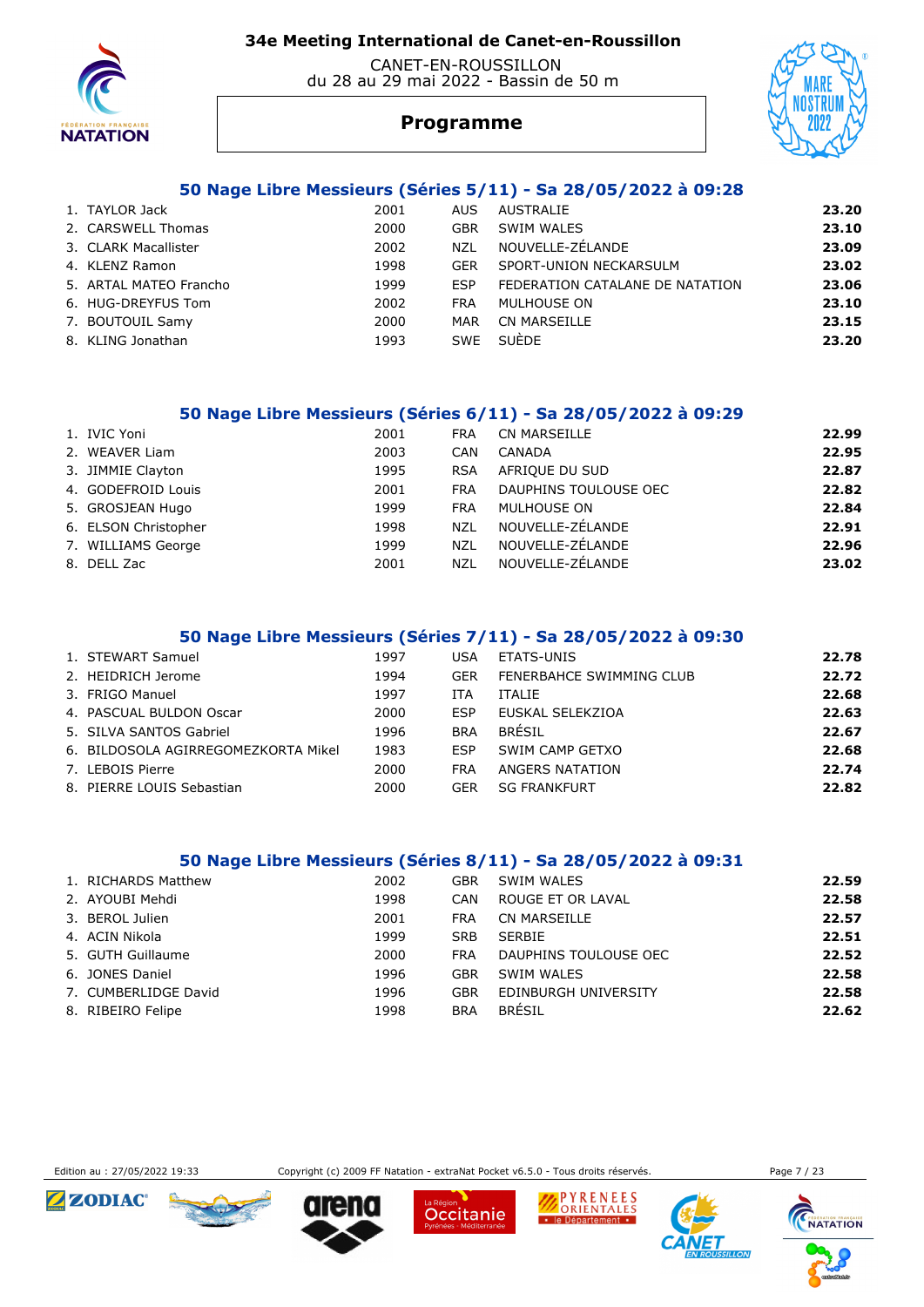

#### CANET-EN-ROUSSILLON du 28 au 29 mai 2022 - Bassin de 50 m



# **Programme**

#### **50 Nage Libre Messieurs (Séries 9/11) - Sa 28/05/2022 à 09:32**

| 1. ELIASSON Isak     | 1996 |            | SWE SUEDE           | 22.29 |
|----------------------|------|------------|---------------------|-------|
| 2. PIJNENBURG Stan   | 1996 | <b>NED</b> | PAYS-BAS            | 22.10 |
| 3. DEPLANO Leonardo  | 1999 | ITA        | <b>ITALIE</b>       | 21.87 |
| 4. FRATUS Bruno      | 1989 | <b>BRA</b> | <b>BRÉSIL</b>       | 21.57 |
| 5. GROUSSET Maxime   | 1999 | <b>FRA</b> | CS CLICHY 92        | 21.74 |
| 6. SZABO Szebasztian | 1996 | <b>HUN</b> | HONGRIE             | 21.99 |
| 7. GOVOROV Andrii    | 1992 | UKR        | UKRAINE             | 22.16 |
| 8. SCHREUDERS Mikel  | 1998 | ARU        | <b>CN MARSEILLE</b> | 22.38 |

#### **50 Nage Libre Messieurs (Séries 10/11) - Sa 28/05/2022 à 09:34**

| 1. CHIERIGHINI Marcelo | 1991 | <b>BRA</b> | <b>BRÉSIL</b>                  | 22.26 |
|------------------------|------|------------|--------------------------------|-------|
| 2. SIMONS Kenzo        | 2001 | <b>NED</b> | PAYS-BAS                       | 22.02 |
| 3. SELIN Artem         | 2002 | <b>GER</b> | SCHWIMM CLUB WIESBADEN 1911.EV | 21.83 |
| 4. ANDREW Michael      | 1999 | USA        | ETATS-UNIS                     | 21.45 |
| 5. LIENDO Josh         | 2002 | CAN        | CANADA                         | 21.63 |
| 6. HO Ian-Yentou       | 1997 | HKG        | HONGKONG                       | 21.97 |
| 7. BAIN Calum          | 1996 | IRL        | IRLANDE                        | 22.16 |
| 8. RIHOUX Charles      | 1998 | FRA        | OLYMPIC NICE NATATION          | 22.36 |

#### **50 Nage Libre Messieurs (Séries 11/11) - Sa 28/05/2022 à 09:35**

| 1. KISIL Yuri         | 1995 | CAN        | CANADA                 | 22.17 |
|-----------------------|------|------------|------------------------|-------|
| 2. LOBANOVSZKIJ Maxim | 1996 | <b>HUN</b> | <b>GENEVE NATATION</b> | 22.01 |
| 3. PUTS Jesse         | 1994 | <b>NED</b> | PAYS-BAS               | 21.82 |
| 4. PROUD Benjamin     | 1994 | GBR        | <b>GRANDE-BRETAGNE</b> | 21.42 |
| 5. DE BOER Thom       | 1991 | <b>NED</b> | PAYS-BAS               | 21.58 |
| 6. SAHNOUNE Oussama   | 1992 | ALG        | <b>SG FRANKFURT</b>    | 21.96 |
| 7. CARTER Dylan       | 1996 | TTO        | TRINITÉ-ET-TOBAGO      | 22.15 |
| 8. PICKETT Michael    | 2002 | NZL        | NOUVELLE-ZÉLANDE       | 22.31 |

#### **Records du 400 Nage Libre Messieurs**

Record du Monde: 3:40.07 BIEDERMANN Paul (1986) GER 26/07/2009 ROME<br>Record d'Europe: 3:40.07 BIEDERMANN Paul (1986) GER 26/07/2009 ROME<br>Record de France: 3:43.85 AGNEL Yannick (1992) FRA 23/03/2011 STRASDOURG<br>Record Meetin

| 400 Nage Libre Messieurs (Meilleures séries 1/3) - Sa 28/05/2022 à 09:36 |      |            |                                       |         |  |  |  |  |
|--------------------------------------------------------------------------|------|------------|---------------------------------------|---------|--|--|--|--|
| 1. ROWBOTHAM KEATING Reuben                                              | 2005 | <b>GBR</b> | CITY OF MANCHESTER AQUATICS SWIM TEAM | 3:57.40 |  |  |  |  |
| 2. CLARK Louis                                                           | 2001 | <b>NZL</b> | NOUVELLE-ZÉLANDE                      | 3:53.63 |  |  |  |  |
| 3. CAMBLONG Tommy-Lee                                                    | 2001 | <b>FRA</b> | <b>CANET 66 NATATION</b>              | 3:51.59 |  |  |  |  |
| 4. JERVIS Daniel                                                         | 1996 | <b>GBR</b> | SWIM WALES                            | 3:46.44 |  |  |  |  |
| 5. TURLEY Luke                                                           | 2000 | <b>GBR</b> | <b>GRANDE-BRETAGNE</b>                | 3:48.52 |  |  |  |  |
| 6. JOLY Damien                                                           | 1992 | <b>FRA</b> | STADE DE VANVES                       | 3:52.31 |  |  |  |  |
| 7. BEAUGRAND Paul                                                        | 2000 | <b>FRA</b> | CN ANTIBES                            | 3:54.74 |  |  |  |  |
| 8. COMA PLANELLA Roger                                                   | 2000 | <b>ESP</b> | <b>CN SANTA OLAYA</b>                 | 3:58.91 |  |  |  |  |



Edition au : 27/05/2022 19:33 Copyright (c) 2009 FF Natation - extraNat Pocket v6.5.0 - Tous droits réservés. Page 8 / 23

Occitanie



 $IIIOM$ 

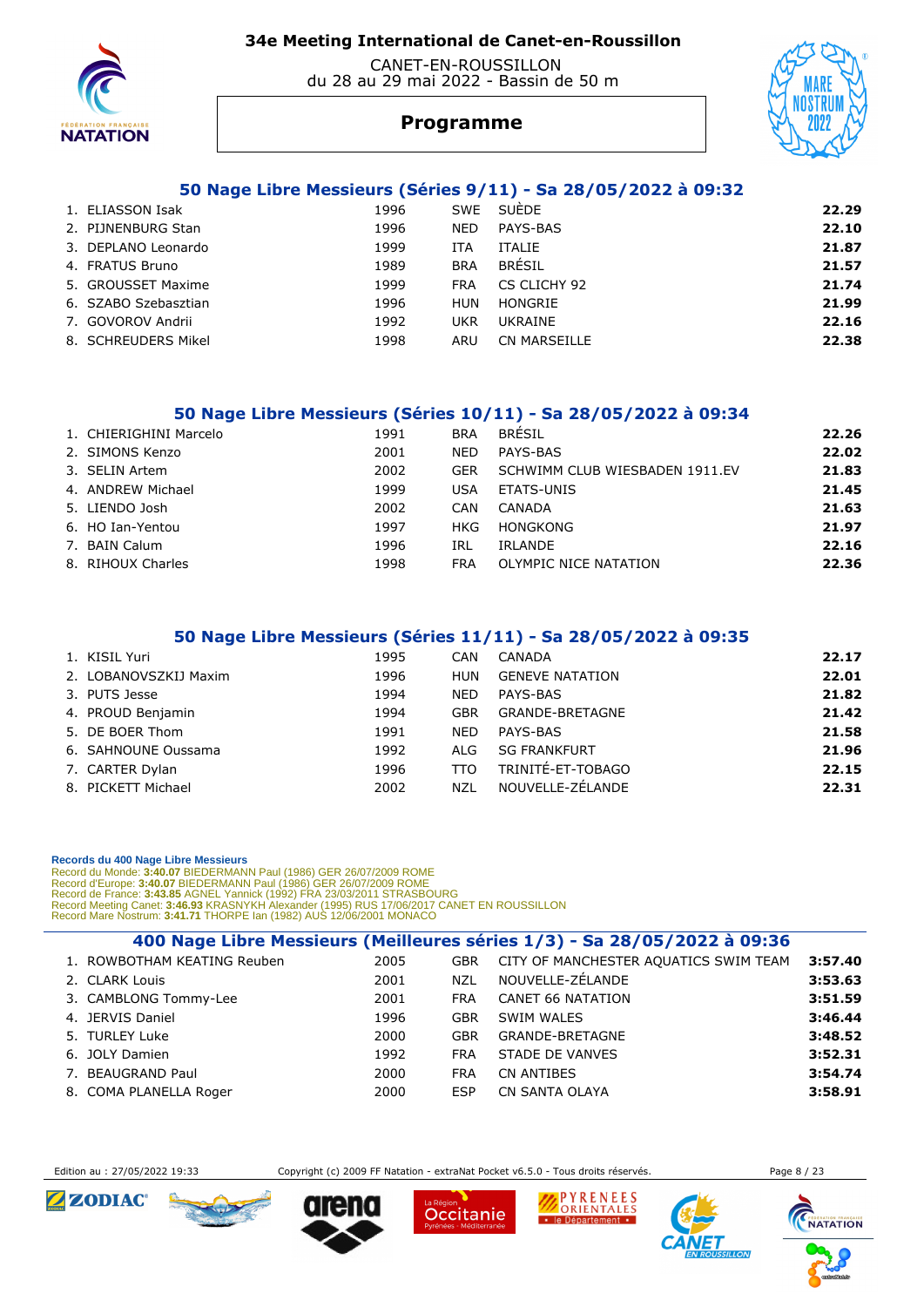

#### CANET-EN-ROUSSILLON du 28 au 29 mai 2022 - Bassin de 50 m



# **Programme**

#### **400 Nage Libre Messieurs (Meilleures séries 2/3) - Sa 28/05/2022 à 09:42**

| 1. FLORENCIO FERNANDEZ Ian | 2005 | ESP        | ESPAGNE                  | 3:56.40 |
|----------------------------|------|------------|--------------------------|---------|
| 2. ROUX Guillaume          | 2001 | FRA        | CANET 66 NATATION        | 3:53.55 |
| 3. KROON Luc               | 2001 | <b>NED</b> | PAYS-BAS                 | 3:50.91 |
| 4. BIRD Kieran             | 1999 | <b>GBR</b> | SWIM WALES               | 3:46.00 |
| 5. BOUCHAUT Joris          | 1995 | <b>FRA</b> | DAUPHINS TOULOUSE OEC    | 3:47.37 |
| 6. LAAJILI Mehdi           | 1997 | TUN        | TUNISIE                  | 3:52.20 |
| 7. SANTIAGO BETANCOR Raul  | 1997 | ESP        | CLUB NATACIO SANT ANDREU | 3:54.10 |
| 8. GIL CORBACHO Marcos     | 2000 | ESP        | <b>CN SABADELL</b>       | 3:58.38 |
|                            |      |            |                          |         |

#### **400 Nage Libre Messieurs (Meilleures séries 3/3) - Sa 28/05/2022 à 09:46**

| 1. LARGERON Pierre     | 2005 | <b>FRA</b> | AQUA GRIMPE MILLAU GRANDS CAUS  | 3:56.09 |
|------------------------|------|------------|---------------------------------|---------|
| 2. MESZAROS Daniel     | 2003 | HUN        | HONGRIE                         | 3:52.50 |
| 3. SATES Matthew       | 2003 | <b>RSA</b> | AFRIQUE DU SUD                  | 3:49.37 |
| 4. MUHLLEITNER Henning | 1997 | <b>GER</b> | SPORT-UNION NECKARSULM          | 3:43.67 |
| 5. ZIRK Kregor         | 1999 | EST        | <b>ESTONIE</b>                  | 3:47.05 |
| 6. JULIA TOUS Ferran   | 2000 | <b>ESP</b> | FEDERATION CATALANE DE NATATION | 3:51.89 |
| 7. PLAZA Swann         | 2001 | <b>FRA</b> | DAUPHINS TOULOUSE OEC           | 3:53.71 |
| 8. HELDE Kaspar        | 2002 | <b>EST</b> | SPORT-UNION NECKARSULM          | 3:57.75 |
|                        |      |            |                                 |         |

#### **Records du 200 Dos Dames**

Record du Monde: 2:03.35 SMITH Regan (2002) USA 26/07/2019 GWANGJU<br>Record d'Europe: 2:04.94 ZUEVA Anastasia (1990) RUS 01/08/2009 ROME<br>Record de France: 2:06.64 MANAUDOU Laure (1986) FRA 26/04/2008 DUNKERQUE<br>Record Meeting

#### **200 Dos Dames (Séries 1/4) - Sa 28/05/2022 à 09:51**

| 1.                        |      |            |                   |         |
|---------------------------|------|------------|-------------------|---------|
| 2. PERA VILLALAIN Irene   | 2007 | ESP        | EUSKAL SELEKZIOA  | 2:21.80 |
| 3. MARTIN FERNANDEZ Leire | 2003 | ESP        | EUSKAL SELEKZIOA  | 2:19.84 |
| 4. CANDELON Louna         | 2004 | <b>FRA</b> | CANET 66 NATATION | 2:19.01 |
| 5. RADOVICI Béatrice      | 2004 | <b>FRA</b> | CN CÉVENNES ALÈS  | 2:19.22 |
| 6. DRAKOPOULOS Milla      | 2006 | <b>RSA</b> | AFRIQUE DU SUD    | 2:20.07 |
|                           |      |            |                   |         |

- 7.
- 8.

#### **200 Dos Dames (Séries 2/4) - Sa 28/05/2022 à 09:54**

| 1. CARRASCO CADENS Emma  | 2005 | ESP        | <b>FSPAGNE</b>                  | 2:16.34 |
|--------------------------|------|------------|---------------------------------|---------|
| 2. MENSING Jenny         | 1986 | <b>GER</b> | SCHWIMM CLUB WIESBADEN 1911.EV  | 2:14.42 |
| 3. GODWIN Emma           | 1997 | <b>NZL</b> | NOUVELLE-ZÉLANDE                | 2:12.36 |
| 4. SZABO FELTOTHY Eszter | 2002 | <b>HUN</b> | HONGRIE                         | 2:09.72 |
| 5. WILM Ingrid           | 1998 | CAN        | CANADA                          | 2:11.61 |
| 6. PODEVIN Anaïs         | 1997 | <b>FRA</b> | STADE CLERMONT NATATION         | 2:13.80 |
| 7. GARRIDO MALVAR Nahia  | 2007 | ESP        | ESPAGNE                         | 2:15.13 |
| 8. TORREJON GASCON Xenia | 2006 | <b>FSP</b> | FEDERATION CATALANE DE NATATION | 2:18.03 |

Edition au : 27/05/2022 19:33 Copyright (c) 2009 FF Natation - extraNat Pocket v6.5.0 - Tous droits réservés. Page 9 / 23











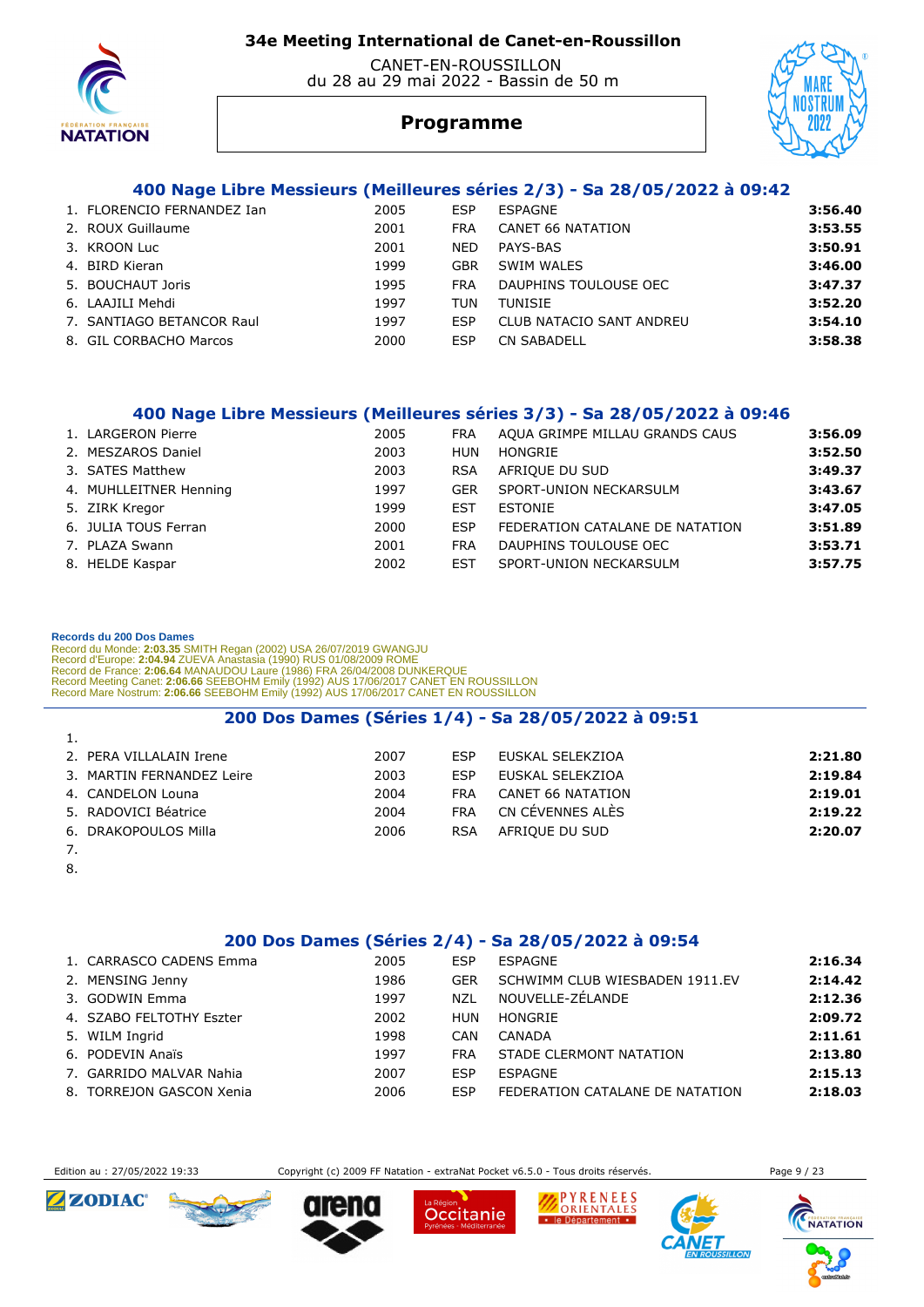

#### CANET-EN-ROUSSILLON du 28 au 29 mai 2022 - Bassin de 50 m



# **Programme**

#### **200 Dos Dames (Séries 3/4) - Sa 28/05/2022 à 09:57**

| 1. PRADELL CARRASCO Mireia | 1995 | ESP        | FEDERATION CATALANE DE NATATION | 2:16.17 |
|----------------------------|------|------------|---------------------------------|---------|
| 2. BRAY Olivia             | 2001 | USA        | <b>TEXAS SWIMMING</b>           | 2:14.41 |
| 3. KOBORI Waka             | 2000 | JPN        | <b>JAPON</b>                    | 2:12.00 |
| 4. GRABOWSKI Lena          | 2002 | AUT        | AUTRICHE                        | 2:08.19 |
| 5. COUSSON Bertille        | 2002 | <b>FRA</b> | STADE BÉTHUNE PÉLICAN CLUB      | 2:11.52 |
| 6. BORER Fanny             | 1996 | <b>SUI</b> | MULHOUSE ON                     | 2:12.99 |
| 7. MCMILLAN Ashley         | 2004 | CAN        | CANADA                          | 2:14.63 |
| 8. CERMELLI Carolina       | 2001 | <b>ITA</b> | EQUIPO BELDAGANS PLUS           | 2:17.67 |
|                            |      |            |                                 |         |

#### **200 Dos Dames (Séries 4/4) - Sa 28/05/2022 à 10:00**

| 1. GODDEN Maria                 | 2002 | IRL        | NATIONAL CENTRE LIMERICK   | 2:15.45 |
|---------------------------------|------|------------|----------------------------|---------|
| 2. TONRATH NOLLGEN Estella Llum | 2007 | <b>ESP</b> | ESPAGNE                    | 2:13.92 |
| 3. RATHWELL Regan               | 2004 | <b>CAN</b> | CANADA                     | 2:11.72 |
| 4. MASSE Kylie                  | 1996 | CAN        | CANADA                     | 2:05.42 |
| 5. TEREBO Emma                  | 1998 | <b>FRA</b> | AMIENS METROPOLE NAT.      | 2:11.35 |
| 6. MAHIEU Pauline               | 1999 | <b>FRA</b> | <b>CANET 66 NATATION</b>   | 2:12.48 |
| 7. GUITON Lou-Anne              | 2003 | <b>FRA</b> | STADE BÉTHUNE PÉLICAN CLUB | 2:14.53 |
| 8. HEGMEGI Annie                | 2003 | SWE        | JONKOPINGS SIMSALLSKAPS    | 2:16.78 |
|                                 |      |            |                            |         |

#### **Records du 200 Dos Messieurs**

Record du Monde: 1:51.92 PEIRSOL Aaron (1983) USA 31/07/2009 ROME<br>Record d'Europe: 1:53.36 RYLOV Evgeny (1996) RUS 08/08/2018 GLASGOW<br>Record de France: 1:56.10 NDOYE-BROUARD Yohann (2000) FRA 20/03/2021 MARSEILLE<br>Record Me

| 200 Dos Messieurs (Séries 1/3) - Sa 28/05/2022 à 10:03 |                           |      |            |                                       |         |  |
|--------------------------------------------------------|---------------------------|------|------------|---------------------------------------|---------|--|
|                                                        | 1. CAUSSE Vincent         | 2002 | <b>FRA</b> | CN CÉVENNES ALÈS                      | 2:04.41 |  |
|                                                        | 2. SANCHEZ CASTILLO Pedro | 2003 | ESP        | ESPAGNE                               | 2:01.27 |  |
|                                                        | 3. BRUN Christophe        | 1998 | <b>FRA</b> | CN ANTIBES                            | 1:59.10 |  |
|                                                        | 4. WILLIAMS Brodie        | 1999 | <b>GBR</b> | <b>GRANDE-BRETAGNE</b>                | 1:56.21 |  |
|                                                        | 5. MATHIEU Geoffroy       | 1997 | <b>FRA</b> | STADE CLERMONT NATATION               | 1:57.07 |  |
|                                                        | 6. MIRA ALBALADEJO Diego  | 2001 | ESP        | <b>CN SABADELL</b>                    | 2:00.45 |  |
|                                                        | 7. HILL Toby              | 2004 | <b>GBR</b> | CITY OF MANCHESTER AQUATICS SWIM TEAM | 2:03.40 |  |
| $\Omega$                                               |                           |      |            |                                       |         |  |

8.

#### **200 Dos Messieurs (Séries 2/3) - Sa 28/05/2022 à 10:06**

| 1. ALVES TORRES Paul    | 2003 | FRA        | CN MARSEILLE                    | 2:04.35 |
|-------------------------|------|------------|---------------------------------|---------|
| 2. DESPLANCHES Jeremy   | 1994 | <b>SUI</b> | <b>SUISSE</b>                   | 2:00.61 |
| 3. STEWART Samuel       | 1997 | USA        | <b>ETATS-UNIS</b>               | 1:58.97 |
| 4. NDOYE-BROUARD Yohann | 2000 | <b>FRA</b> | DAUPHINS D'ANNECY               | 1:56.10 |
| 5. TOMAC Mewen          | 2001 | <b>FRA</b> | AMIENS METROPOLE NAT.           | 1:56.74 |
| 6. CHOUCHAOUI Mathys    | 2003 | <b>FRA</b> | CN CHALON-SUR-SAONE             | 2:00.23 |
| 7. SANTOS MARTIN Adrian | 2002 | ESP        | FEDERATION CATALANE DE NATATION | 2:03.38 |
| 8. DUCKHAM Michael      | 2002 | <b>RSA</b> | AFRIQUE DU SUD                  | 2:07.42 |

Edition au : 27/05/2022 19:33 Copyright (c) 2009 FF Natation - extraNat Pocket v6.5.0 - Tous droits réservés. Page 10 / 23















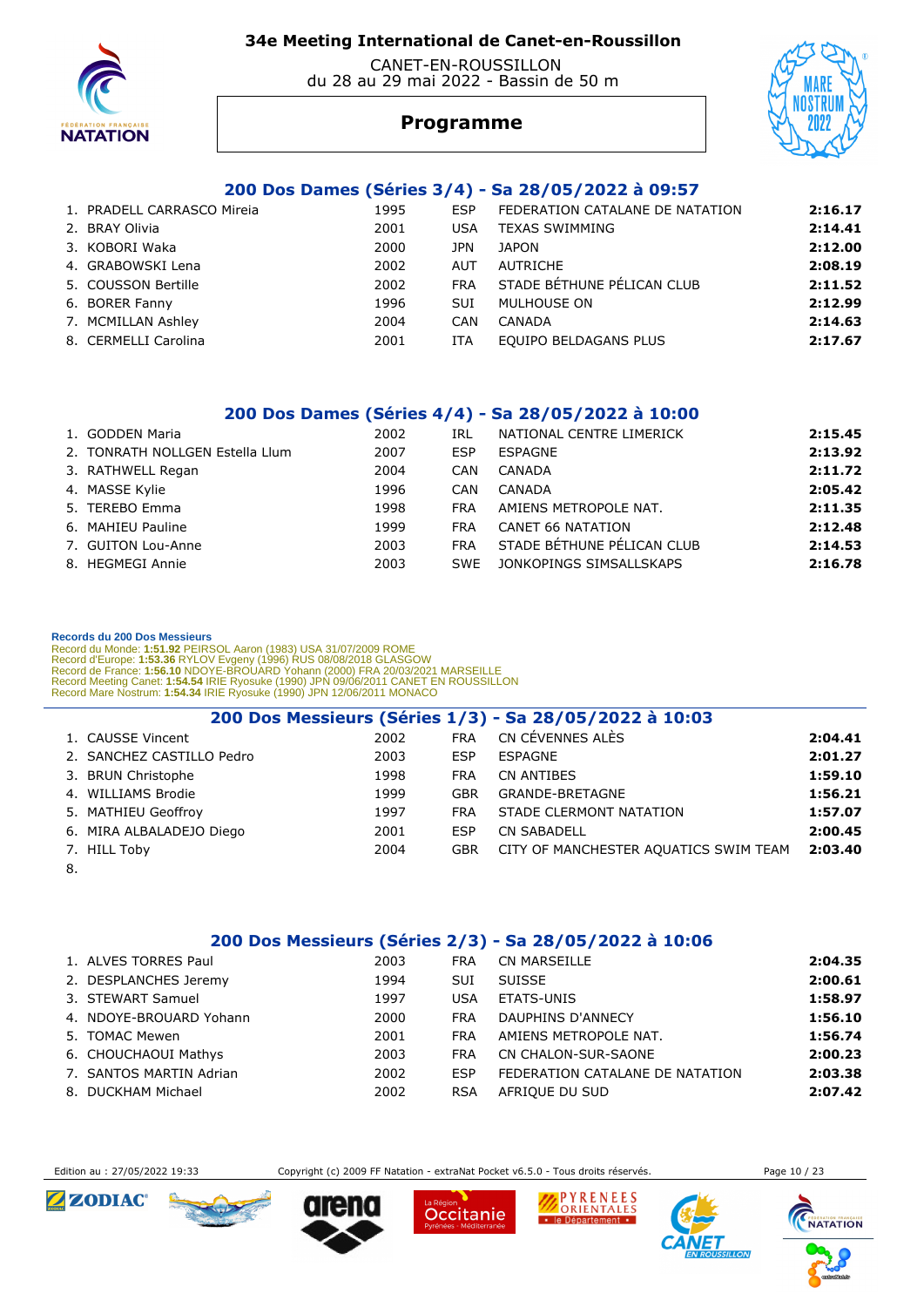

#### CANET-EN-ROUSSILLON du 28 au 29 mai 2022 - Bassin de 50 m



# **Programme**

#### **200 Dos Messieurs (Séries 3/3) - Sa 28/05/2022 à 10:09**

| 1. COURVILLE-FORTIN Loic | 2004 | CAN        | CAMO NATATION         | 2:03.56 |
|--------------------------|------|------------|-----------------------|---------|
| 2. DESANGLES Alexandre   | 2004 | <b>FRA</b> | US COLOMIERS NATATION | 2:00.56 |
| 3. FOLLOWS Kane          | 1997 | <b>NZL</b> | NOUVELLE-ZÉLANDE      | 1:58.80 |
| 4. GREENBANK Luke        | 1997 | <b>GBR</b> | GRANDE-BRETAGNE       | 1:54.43 |
| 5. HERLEM Antoine        | 1999 | <b>FRA</b> | DAUPHINS TOULOUSE OEC | 1:56.42 |
| 6. CECCON Thomas         | 2001 | ITA        | <b>ITALIE</b>         | 2:00.00 |
| 7. HUGOT Maximilien      | 2003 | <b>FRA</b> | DAUPHINS TOULOUSE OEC | 2:02.53 |
| 8. MORLEY Cooper         | 2003 | NZL        | NOUVELLE-ZÉLANDE      | 2:05.29 |

#### **Records du 100 Brasse Dames**

Record du Monde: 1:04.13 KING Lilly (1997) USA 25/07/2017 BUDAPEST<br>Record d'Europe: 1:04.35 MEILUTYTE Ruta (1997) LTU 29/07/2013 BARCELONE<br>Record de France: 1:07.97 DE RONCHI TURBAN Sophie (1985) FRA 23/03/2011 STRASBOURG<br>

| 100 Brasse Dames (Séries 1/4) - Sa 28/05/2022 à 10:12 |                            |      |            |                          |         |  |
|-------------------------------------------------------|----------------------------|------|------------|--------------------------|---------|--|
| 1. LEGAULT Eve                                        |                            | 2001 | CAN        | UNIVERSITE DE SHERBROOKE | 1:13.78 |  |
|                                                       | 2. MARTIN FERNANDEZ Ainhoa | 2003 | <b>ESP</b> | EUSKAL SELEKZIOA         | 1:12.38 |  |
| 3. JACKSON Kaylee                                     |                            | 2001 | <b>NZL</b> | NOUVELLE-ZÉLANDE         | 1:11.58 |  |
| 4. MUELLNER Lea                                       |                            | 2003 | <b>NZL</b> | NOUVELLE-ZÉLANDE         | 1:11.01 |  |
| 5. RAMOS NAJJI Maria                                  |                            | 2006 | <b>ESP</b> | ESPAGNE                  | 1:11.15 |  |
| 6. BREARS Mackenzie                                   |                            | 2003 | <b>NZL</b> | NOUVELLE-ZÉLANDE         | 1:12.09 |  |
| 7. TUDO CUBELLS Nadia                                 |                            | 1997 | AND        | SPORT-UNION NECKARSULM   | 1:12.50 |  |
| Q                                                     |                            |      |            |                          |         |  |

#### 8.

#### **100 Brasse Dames (Séries 2/4) - Sa 28/05/2022 à 10:14**

| 1. MCCARTHY Georgina-Phillipa | 2002 | NZL        | NOUVELLE-ZÉLANDE        | 1:10.75 |
|-------------------------------|------|------------|-------------------------|---------|
| 2. FISCHER Bente              | 1997 | GER        | SPORT-UNION NECKARSULM  | 1:08.36 |
| 3. CONCEICAO Jhennifer        | 1997 | <b>BRA</b> | BRÉSIL                  | 1:07.12 |
| 4. ELENDT Anna                | 2001 | GER        | <b>TEXAS SWIMMING</b>   | 1:05.58 |
| 5. MCSHARRY Mona              | 2000 | IRL        | IRLANDE                 | 1:06.29 |
| 6. FAST Emelie                | 2004 | <b>SWE</b> | SUÈDE                   | 1:07.98 |
| 7. THORMALM Klara             | 1998 | <b>SWF</b> | JONKOPINGS SIMSALLSKAPS | 1:08.92 |
| 8. HANICOUE Melissandre       | 2000 | <b>FRA</b> | ROUGE ET OR LAVAL       | 1:10.98 |

#### **100 Brasse Dames (Séries 3/4) - Sa 28/05/2022 à 10:16**

| 1. COLOMER GUASH Carlota | 2005 | ESP        | FEDERATION CATALANE DE NATATION | 1:10.38 |
|--------------------------|------|------------|---------------------------------|---------|
| 2. VIEIRA Ana Carolina   | 2001 | <b>BRA</b> | <b>BRÉSIL</b>                   | 1:08.30 |
| 3. TES Schouten          | 2000 | <b>NED</b> | PAYS-BAS                        | 1:06.92 |
| 4. AOKI Reona            | 1995 | JPN        | <b>JAPON</b>                    | 1:05.19 |
| 5. RENSHAW Molly         | 1996 | GBR        | GRANDE-BRETAGNE                 | 1:06.20 |
| 6. GASPARD Florine       | 2001 | BEL        | CN MARSEILLE                    | 1:07.72 |
| 7. BLANCHETIERE Adèle    | 1999 | <b>FRA</b> | DAUPHINS TOULOUSE OEC           | 1:08.76 |
| 8. RUIZ SANCHEZ Jimena   | 2007 | ESP        | ESPAGNE                         | 1:10.98 |

Edition au : 27/05/2022 19:33 Copyright (c) 2009 FF Natation - extraNat Pocket v6.5.0 - Tous droits réservés. Page 11 / 23











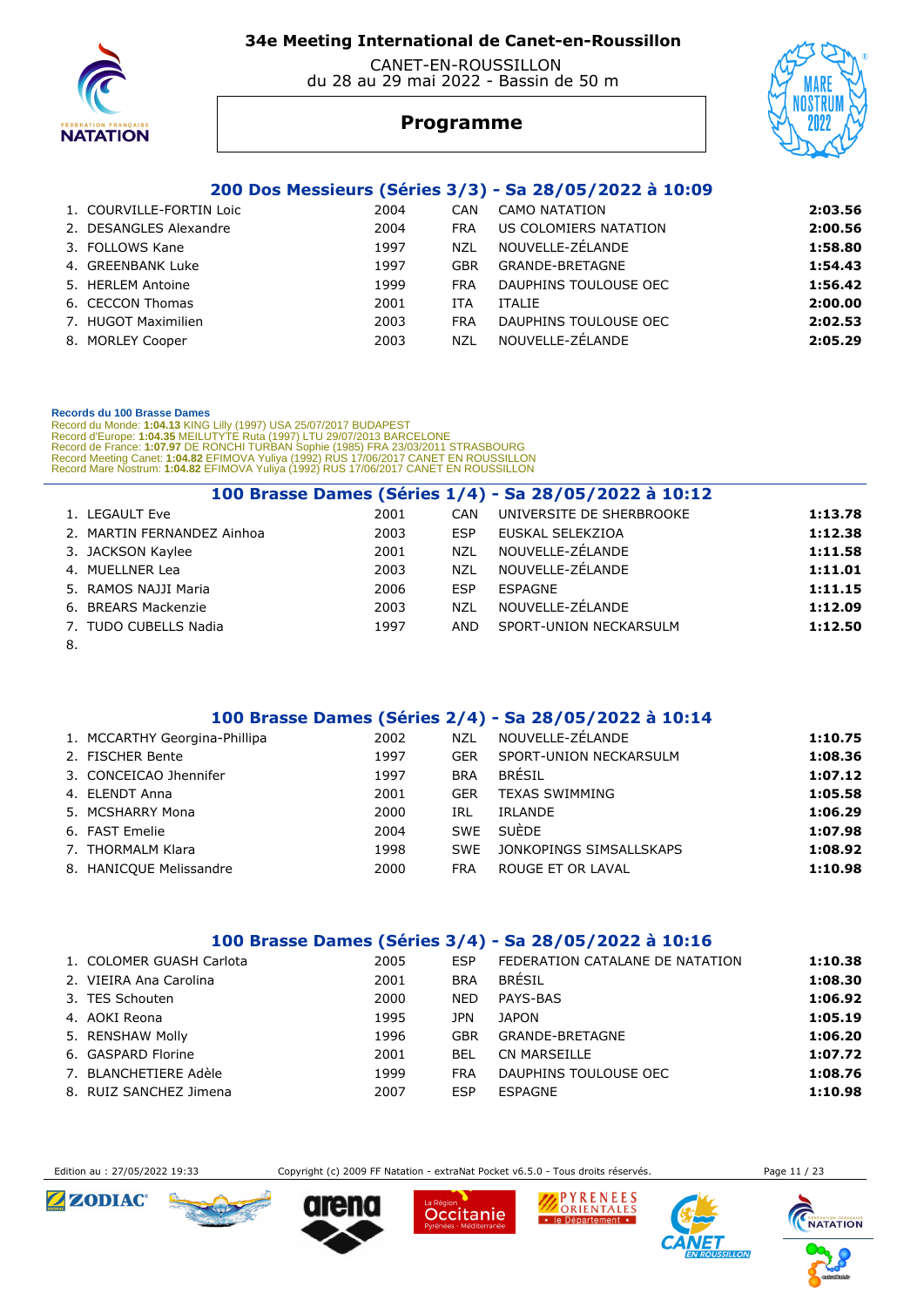

 CANET-EN-ROUSSILLON du 28 au 29 mai 2022 - Bassin de 50 m

# **Programme**



#### **100 Brasse Dames (Séries 4/4) - Sa 28/05/2022 à 10:18**

| 1. VIBERG Cecilia                      | 2003 |            | SWE SUÈDE               | 1:09.26 |
|----------------------------------------|------|------------|-------------------------|---------|
| 2. RODRIGUEZ VILLANUEVA Byanca Melissa | 1994 | <b>MEX</b> | MEXIOUE                 | 1:08.08 |
| 3. VASEY Sarah                         | 1996 | <b>GBR</b> | <b>GRANDE-BRETAGNE</b>  | 1:06.50 |
| 4. JACOBY Lydia                        | 2004 | USA        | ETATS-UNIS              | 1:04.95 |
| 5. VAN NIEKERK Lara                    | 2003 | <b>RSA</b> | AFRIQUE DU SUD          | 1:05.67 |
| 6. COYNE Niamh                         | 2001 | IRL        | IRLANDE                 | 1:07.58 |
| 7. GARCIA URZAINOUI Marina             | 1994 | <b>ESP</b> | <b>CN SABADELL</b>      | 1:08.57 |
| 8. BORAKER Saga                        | 2004 | SWE        | JONKOPINGS SIMSALLSKAPS | 1:10.87 |
|                                        |      |            |                         |         |

#### **Records du 100 Brasse Messieurs**

 Record du Monde: **56.88** PEATY Adam (1994) GBR 21/07/2019 GWANGJU Record d'Europe: **56.88** PEATY Adam (1994) GBR 21/07/2019 GWANGJU Record de France: **58.64** DUBOSCQ Hugues (1981) FRA 27/07/2009 ROME<br>Record Meeting Canet: **58.92** PEATY Adam (1994) GBR 11/06/2019 CANET EN ROUSSILLON<br>Record Mare Nostrum: **58.15** PEATY Adam (1994) GBR 15/06/2019 BARCELONA

#### **100 Brasse Messieurs (Séries 1/5) - Sa 28/05/2022 à 10:20**

| 3. COTE-TESSIER Matis | 2001 | CAN        | UNIVERSITE DE SHERBROOKE  | 1:05.59 |
|-----------------------|------|------------|---------------------------|---------|
| 4. GOUDENECHE Pierre  | 1998 | FRA        | <b>GIRONDINS BORDEAUX</b> | 1:04.81 |
| 5. LITTEN Fli         | 2001 | N71        | NOUVELLE-ZÉLANDE          | 1:05.57 |
| 6. BACHMANN Simon     | 1999 | <b>SFY</b> | <b>GIRONDINS BORDEAUX</b> | 1:06.61 |
|                       |      |            |                           |         |

1.

8.

#### **100 Brasse Messieurs (Séries 2/5) - Sa 28/05/2022 à 10:21**

| 1. HELMS Blair      | 2002 | NZL        | NOUVELLE-ZELANDE         | 1:03.84 |
|---------------------|------|------------|--------------------------|---------|
| 2. GAGNé Benjamin   | 2004 | CAN        | UNIVERSITE DE SHERBROOKE | 1:02.72 |
| 3. LE PAPE Thomas   | 2003 | <b>FRA</b> | AMIENS METROPOLE NAT.    | 1:02.48 |
| 4. LIMOZIN Emmanuel | 1996 | <b>FRA</b> | <b>CN MARSEILLE</b>      | 1:02.33 |
| 5. VERGNES Lucien   | 2004 | <b>FRA</b> | CN CUGNAUX               | 1:02.47 |
| 6. GILBERT Joshua   | 2001 | <b>NZL</b> | NOUVELLE-ZÉLANDE         | 1:02.59 |
| 7. DELBOIS Jérémie  | 2001 | <b>FRA</b> | <b>CN MARSEILLE</b>      | 1:02.97 |
| 8. ANDERSSON Tom    | 1998 | <b>SWE</b> | LINKOPING                | 1:03.96 |
|                     |      |            |                          |         |

#### **100 Brasse Messieurs (Séries 3/5) - Sa 28/05/2022 à 10:23**

| 1. MARC Antoine            | 2000 | <b>FRA</b> | MULHOUSE ON     | 1:01.67 |
|----------------------------|------|------------|-----------------|---------|
| 2. AITKACI Carl            | 2001 | <b>FRA</b> | ETOILES 92      | 1:00.77 |
| 3. CORBY Eoin              | 2002 | IRL        | IRLANDE         | 59.99   |
| 4. WILBY James             | 1993 | <b>GBR</b> | GRANDE-BRETAGNE | 58.40   |
| 5. HANAGURUMA Yu           | 2000 | JPN        | <b>JAPON</b>    | 59.72   |
| 6. BAYER Valentin          | 1999 | AUT        | AUTRICHE        | 1:00.14 |
| 7. CRAWFORD Brenden        | 1996 | <b>RSA</b> | AFRIOUE DU SUD  | 1:01.00 |
| 8. CHILLINGWORTH Adam John | 1997 | HKG.       | <b>HONGKONG</b> | 1:02.04 |

Edition au : 27/05/2022 19:33 Copyright (c) 2009 FF Natation - extraNat Pocket v6.5.0 - Tous droits réservés. Page 12 / 23













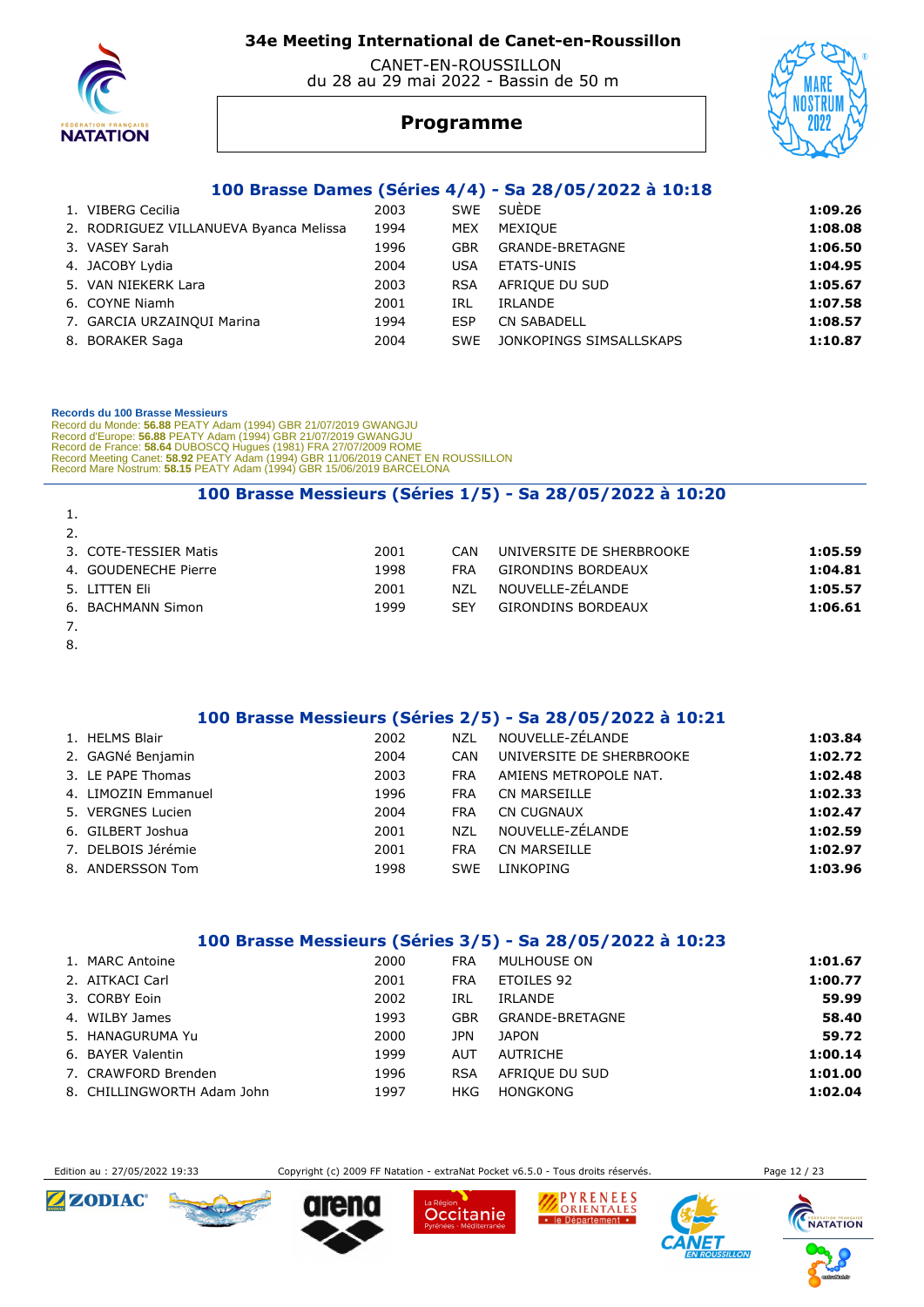

 CANET-EN-ROUSSILLON du 28 au 29 mai 2022 - Bassin de 50 m



#### **Programme**

#### **100 Brasse Messieurs (Séries 4/5) - Sa 28/05/2022 à 10:25**

| 1. NEWMAN Bradley      | 2001 | <b>GBR</b> | SWIM WALES            | 1:01.58 |
|------------------------|------|------------|-----------------------|---------|
| 2. VIQUERAT Antoine    | 1998 | <b>FRA</b> | DAUPHINS TOULOUSE OEC | 1:00.49 |
| 3. FRANCA SILVA Felipe | 1987 | <b>BRA</b> | BRÉSIL                | 59.88   |
| 4. ANDREW Michael      | 1999 | <b>USA</b> | ETATS-UNIS            | 58.14   |
| 5. MATZERATH Lucas     | 2000 | <b>GER</b> | <b>SG FRANKFURT</b>   | 59.31   |
| 6. BUTLER Gregory      | 2000 | GBR        | GRANDE-BRETAGNE       | 1:00.04 |
| 7. PUMPUTIS Caio       | 1999 | <b>BRA</b> | <b>BRÉSIL</b>         | 1:00.93 |
| 8. VALOUR Julien       | 2001 | <b>FRA</b> | CN MARSEILLE          | 1:02.01 |

#### **100 Brasse Messieurs (Séries 5/5) - Sa 28/05/2022 à 10:27**

| 1. BIDARD Clément          | 2001 | <b>FRA</b> | MULHOUSE ON                     | 1:01.46 |
|----------------------------|------|------------|---------------------------------|---------|
| 2. PERSSON Erik            | 1994 | <b>SWE</b> | SUÈDE                           | 1:00.23 |
| 3. GREENE Darragh          | 1995 | IRL        | <b>IRLANDE</b>                  | 59.76   |
| 4. KAMMINGA Arno           | 1995 | <b>NED</b> | PAYS-BAS                        | 57.80   |
| 5. MURA Ryuya              | 1996 | JPN        | <b>JAPON</b>                    | 59.31   |
| 6. JOÃO Gomes JÚnior       | 1986 | <b>BRA</b> | <b>BRÉSIL</b>                   | 1:00.01 |
| 7. DERGOUSOFF James        | 1996 | CAN        | ROUGE ET OR LAVAL               | 1:00.88 |
| 8. BENITEZ HERNANDEZ David | 1998 | <b>ESP</b> | FEDERATION CATALANE DE NATATION | 1:02.00 |

#### **Records du 200 4 Nages Dames**

Record du Monde: 2:06.12 HOSSZU Katinka (1989) HUN 03/08/2015 KAZAN<br>Record d'Europe: 2:06.12 HOSSZU Katinka (1989) HUN 03/08/2015 KAZAN<br>Record de France: 2:09.37 MUFFAT Camille (1989) FRA 26/04/2009 MONTPELLIER<br>Record Meet

|                               |      |            | 200 4 Nages Dames (Meilleures séries 1/3) - Sa 28/05/2022 à 10:29 |         |
|-------------------------------|------|------------|-------------------------------------------------------------------|---------|
| 1. KEEGAN Amber               | 1997 | <b>GBR</b> | CITY OF SHEFFIELD SWIM SOUAD                                      | 2:16.53 |
| 2. TISSANDIE Camille          | 2004 | FRA        | CASTRES SPORTS NAUTIQUES                                          | 2:13.73 |
| 3. FRANCESCHI Sara            | 1999 | ITA        | <b>ITALIE</b>                                                     | 2:11.94 |
| 4. HOSSZU Katinka             | 1989 | <b>HUN</b> | HONGRIE                                                           | 2:09.54 |
| 5. UGOLKOVA Maria             | 1989 | SUI        | <b>SUISSE</b>                                                     | 2:10.04 |
| 6. STEENBERGEN Marrit         | 2000 | <b>NED</b> | PAYS-BAS                                                          | 2:12.44 |
| 7. MCCARTHY Georgina-Phillipa | 2002 | <b>NZL</b> | NOUVELLE-ZÉLANDE                                                  | 2:14.82 |
| 8. MARTIN FERNANDEZ Ainhoa    | 2003 | <b>ESP</b> | EUSKAL SELEKZIOA                                                  | 2:18.20 |

#### **200 4 Nages Dames (Meilleures séries 2/3) - Sa 28/05/2022 à 10:33**

| 1. BERGMAN Hanna          | 2001 |            | SWE SK POSEIDON              | 2:15.96 |
|---------------------------|------|------------|------------------------------|---------|
| 2. MCINTOSH Summer        | 2006 | <b>CAN</b> | CANADA                       | 2:13.55 |
| 3. SEBESTYEN Dalma        | 1997 | HUN        | HONGRIE                      | 2:11.87 |
| 4. WOOD Abbie             | 1999 | GBR        | GRANDE-BRETAGNE              | 2:09.10 |
| 5. PICKREM Sydney         | 1997 | <b>CAN</b> | CANADA                       | 2:09.94 |
| 6. HALL Candice           | 1997 | <b>GBR</b> | CITY OF SHEFFIELD SWIM SOUAD | 2:12.04 |
| 7. TANIGAWA Ageha         | 2003 | JPN        | <b>JAPON</b>                 | 2:14.66 |
| 8. BELMONTE GARCIA Mireia | 1990 | <b>ESP</b> | <b>ESPAGNE</b>               | 2:17.20 |

Edition au : 27/05/2022 19:33 Copyright (c) 2009 FF Natation - extraNat Pocket v6.5.0 - Tous droits réservés. Page 13 / 23











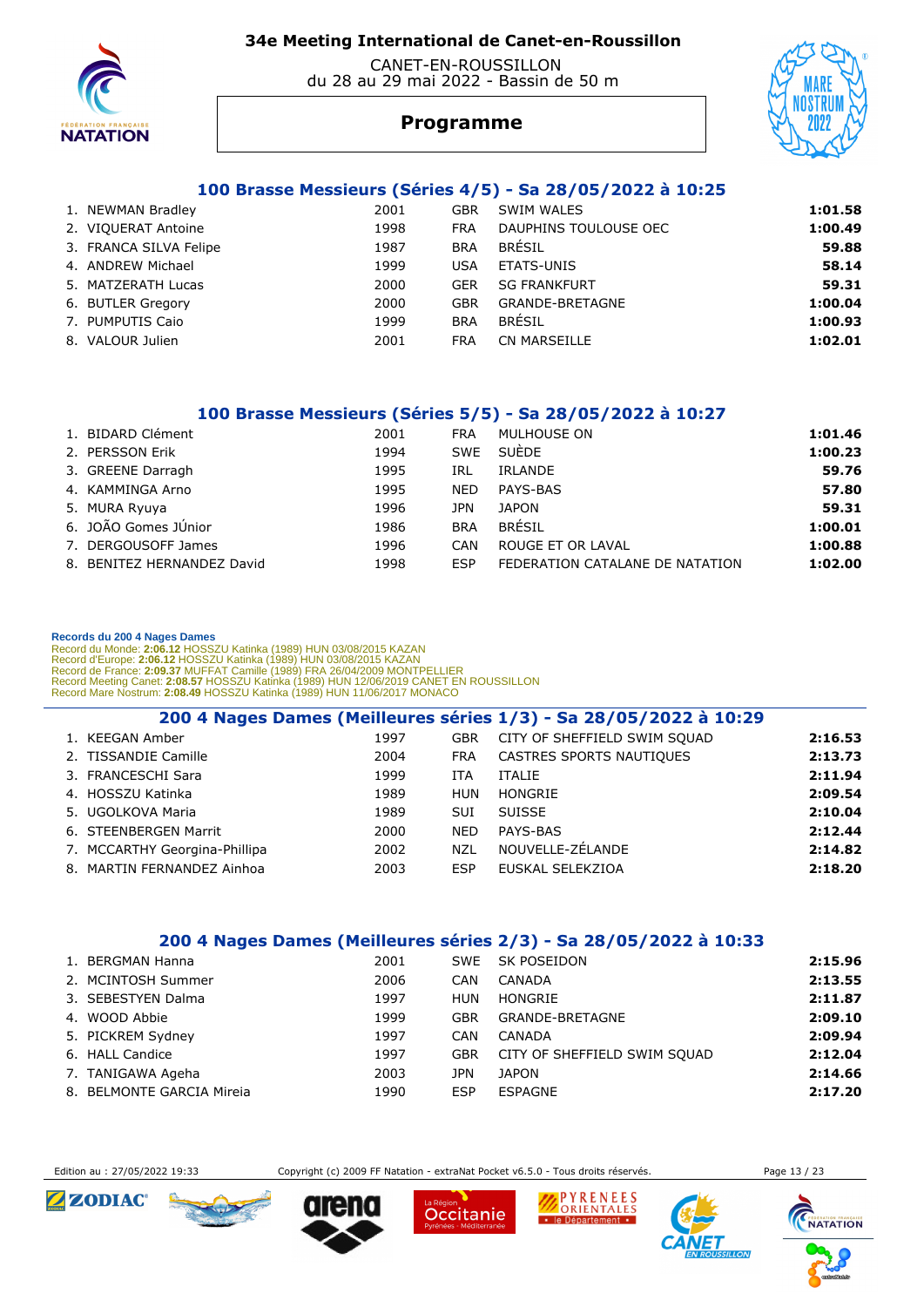

#### CANET-EN-ROUSSILLON du 28 au 29 mai 2022 - Bassin de 50 m



# **Programme**

#### **200 4 Nages Dames (Meilleures séries 3/3) - Sa 28/05/2022 à 10:36**

| 1. JUSTE SANCHEZ Paula | 2003 | ESP        | ESPAGNE                        | 2:15.15 |
|------------------------|------|------------|--------------------------------|---------|
| 2. PASH Kelly          | 2001 | USA        | <b>TEXAS SWIMMING</b>          | 2:13.33 |
| 3. HARVEY Mary-sophie  | 1999 | CAN        | CAMO NATATION                  | 2:10.98 |
| 4. OHASHI Yui          | 1995 | JPN        | JAPON                          | 2:08.52 |
| 5. OMOTO Rika          | 1997 | JPN        | <b>JAPON</b>                   | 2:09.85 |
| 6. CIEPLUCHA Tessa     | 1998 | CAN        | CANADA                         | 2:12.03 |
| 7. JAKABOS Zsuzsanna   | 1989 | HUN        | HONGRIE                        | 2:14.00 |
| 8. DELNO Marjolein     | 1994 | <b>NED</b> | SCHWIMM CLUB WIESBADEN 1911.EV | 2:16.58 |

#### **Records du 400 4 Nages Messieurs**

 Record du Monde: **4:03.84** PHELPS Michael (1985) USA 10/08/2008 PÉKIN Record d'Europe: **4:06.16** CSEH Laszlo (1985) HUN 10/08/2008 PÉKIN Record de France: 4:09.65 MARCHAND Léon (2002) FRA 15/06/2021 CHARTRES<br>Record Meeting Canet: 4:07.96 CSEH Laszlo (1985) HUN 14/06/2008 CANET EN ROUSSILLON<br>Record Mare Nostrum: 4:07.96 CSEH Laszlo (1985) HUN 14/06/2008 CANE

|                          |      |            | 400 4 Nages Messieurs (Meilleures séries 1/2) - Sa 28/05/2022 à 10:39 |         |
|--------------------------|------|------------|-----------------------------------------------------------------------|---------|
| 1. RENARD Geoffrey       | 1997 | <b>FRA</b> | DAUPHINS TOULOUSE OEC                                                 | 4:26.12 |
| 2. MUHLLEITNER Henning   | 1997 | <b>GER</b> | SPORT-UNION NECKARSULM                                                | 4:22.01 |
| 3. CASTEJON RAMIREZ Alex | 1998 | ESP        | <b>CN SABADELL</b>                                                    | 4:17.60 |
| 4. LITCHFIELD Max        | 1995 | GBR        | LOUGHBOROUGH UN                                                       | 4:10.20 |
| 5. RAZZETTI Alberto      | 1999 | ITA        | <b>ITALIE</b>                                                         | 4:13.83 |
| 6. RUVALCABA Hector      | 1997 | <b>MEX</b> | <b>MEXIOUE</b>                                                        | 4:19.00 |
| 7. SALETES Jacques       | 2003 | <b>FRA</b> | DAUPHINS TOULOUSE OEC                                                 | 4:24.70 |
| 8. PAINE Thomas          | 1994 | <b>GBR</b> | CITY OF MANCHESTER AQUATICS SWIM TEAM                                 | 4:27.35 |

#### **400 4 Nages Messieurs (Meilleures séries 2/2) - Sa 28/05/2022 à 10:45**

| 1. BROWN Samuel            | 2003 | NZL        | NOUVELLE-ZELANDE                | 4:25.30 |
|----------------------------|------|------------|---------------------------------|---------|
| 2. MARTIN BURGUILLO Marcos | 2002 | <b>ESP</b> | ESPAGNE                         | 4:19.32 |
| 3. STEVERINK Stephan       | 2004 | <b>BRA</b> | <b>BRÉSIL</b>                   | 4:16.44 |
| 4. VERRASZTO David         | 1988 | HUN        | HONGRIE                         | 4:09.57 |
| 5. WILLIAMS Brodie         | 1999 | GBR        | GRANDE-BRETAGNE                 | 4:12.95 |
| 6. SATES Matthew           | 2003 | <b>RSA</b> | AFRIOUE DU SUD                  | 4:18.32 |
| 7. GRUART Leo              | 2002 | <b>FRA</b> | DAUPHINS D'ANNECY               | 4:23.18 |
| 8. MORALES CEBEY Hector    | 2002 | ESP        | FEDERATION CATALANE DE NATATION | 4:27.03 |



Edition au : 27/05/2022 19:33 Copyright (c) 2009 FF Natation - extraNat Pocket v6.5.0 - Tous droits réservés. Page 14 / 23

Occitanie



PYRENEES

· le Département ·

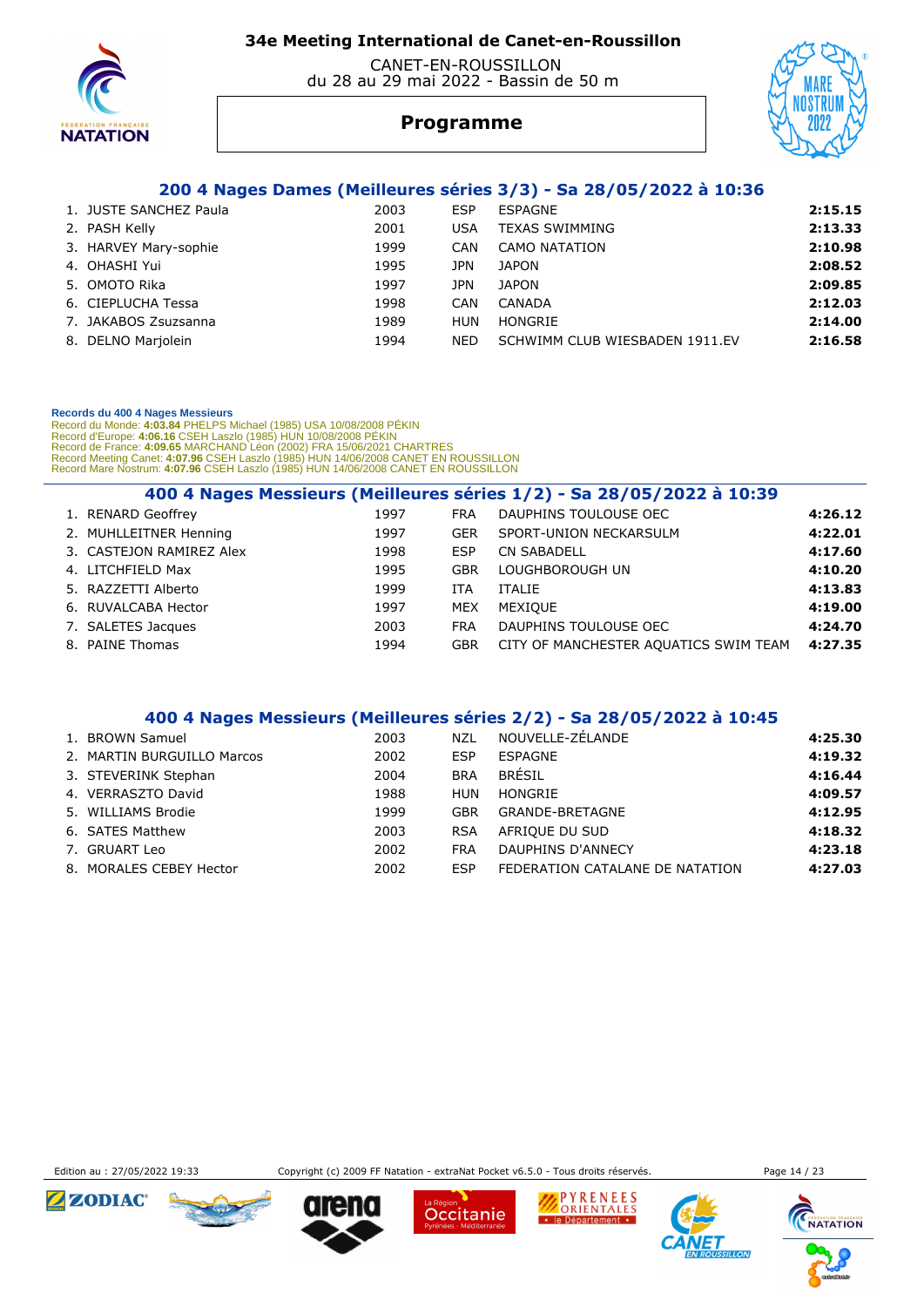

 CANET-EN-ROUSSILLON du 28 au 29 mai 2022 - Bassin de 50 m

# **Programme**



#### **Records du 100 Papillon Dames**

Record du Monde: 55.48 SJOSTROM Sarah (1993) SWE 07/08/2016 RIO DE JANEIRO<br>Record d'Europe: 55.48 SJOSTROM Sarah (1993) SWE 07/08/2016 RIO DE JANEIRO<br>Record de France: 56.16 WATTEL Marie (1997) FRA 25/07/2021 TOKYO<br>Record

|                          |      |            | 100 Papillon Dames (Meilleures séries 1/5) - Sa 28/05/2022 à 10:50 |         |
|--------------------------|------|------------|--------------------------------------------------------------------|---------|
| 1. JOHANSSON Wilma       | 2001 | <b>SWE</b> | JONKOPINGS SIMSALLSKAPS                                            | 1:02.81 |
| 2. BORER Fanny           | 1996 | <b>SUI</b> | MULHOUSE ON                                                        | 1:02.76 |
| 3. CROSBIE Aimee         | 2004 | <b>NZL</b> | NOUVELLE-ZÉLANDE                                                   | 1:01.70 |
| 4. HALL Candice          | 1997 | <b>GBR</b> | CITY OF SHEFFIELD SWIM SOUAD                                       | 1:01.48 |
| 5. LITTLEJOHN Laura      | 2004 | <b>NZL</b> | NOUVELLE-ZÉLANDE                                                   | 1:01.70 |
| 6. PUJADAS RUSINOL Julia | 2001 | <b>ESP</b> | CLUB NATACIO SANT ANDREU                                           | 1:02.24 |
| 7. JACKSON Kaylee        | 2001 | <b>NZL</b> | NOUVELLE-ZÉLANDE                                                   | 1:02.80 |
| 8. ILZARBE DAZA June     | 2004 | <b>ESP</b> | EUSKAL SELEKZIOA                                                   | 1:02.96 |

#### **100 Papillon Dames (Meilleures séries 2/5) - Sa 28/05/2022 à 10:53**

| 1. TORRONTEGUI G Carlota | 2003 | ESP        | CN SANTA OLAYA                        | 1:01.28 |
|--------------------------|------|------------|---------------------------------------|---------|
| 2. PIGREE Analia         | 2001 | <b>FRA</b> | <b>CANET 66 NATATION</b>              | 1:00.72 |
| 3. MONTEIRO Ana-Catarina | 1993 | POR.       | PORTUGAL                              | 1:00.50 |
| 4. RODRIGUES Clarissa    | 1999 | <b>BRA</b> | ESPORTE CLUBE PINHEIROS               | 1:00.25 |
| 5. CALDERBANK Jessica    | 1997 | GBR        | CITY OF MANCHESTER AQUATICS SWIM TEAM | 1:00.25 |
| 6. REDIN PAGALDAI Maider | 2000 | <b>ESP</b> | EUSKAL SELEKZIOA                      | 1:00.59 |
| 7. LILJEQVIST Ida        | 1999 | <b>SWF</b> | HELSINGBORG                           | 1:00.74 |
| 8. MARCHAND Juliette     | 2001 | <b>FRA</b> | CN NIORT                              | 1:01.42 |
|                          |      |            |                                       |         |

#### **100 Papillon Dames (Meilleures séries 3/5) - Sa 28/05/2022 à 10:55**

| 1. MATA COCCO Maria jose | 1994 | MEX        | MEXIQUE                | 59.69   |
|--------------------------|------|------------|------------------------|---------|
| 2. BUSCH Kim             | 1998 | <b>NED</b> | PAYS-BAS               | 59.12   |
| 3. STEPHENS Laura        | 1999 | <b>GBR</b> | <b>GRANDE-BRETAGNE</b> | 58.40   |
| 4. HANSSON Louise        | 1996 | SWE        | HELSINGBORG            | 56.22   |
| 5. GASTALDELLO Béryl     | 1995 | <b>FRA</b> | ETOILES 92             | 58.09   |
| 6. STICKLEN Emma         | 2002 | <b>USA</b> | <b>TEXAS SWIMMING</b>  | 58.86   |
| 7. GINGRICH Leah         | 1990 | <b>USA</b> | ETATS-UNIS             | 59.30   |
| 8. VERRASZTO Evelyn      | 1989 | HUN        | HONGRIE                | 1:00.20 |

#### **100 Papillon Dames (Meilleures séries 4/5) - Sa 28/05/2022 à 10:56**

| 1. MIZUGUCHI Chiho   | 2001 | JPN        | <b>JAPON</b>          | 59.47   |
|----------------------|------|------------|-----------------------|---------|
| 2. MASSE Kylie       | 1996 | <b>CAN</b> | CANADA                | 58.93   |
| 3. UGOLKOVA Maria    | 1989 | <b>SUI</b> | <b>SUISSE</b>         | 58.22   |
| 4. WATTEL Marie      | 1997 | <b>FRA</b> | <b>CN MARSEILLE</b>   | 56.16   |
| 5. SAVARD Katerine   | 1993 | CAN        | CAMO NATATION         | 57.86   |
| 6. SEBESTYEN Dalma   | 1997 | HUN        | HONGRIE               | 58.85   |
| 7. RESSENCOURT Lilou | 2003 | <b>FRA</b> | OLYMPIC NICE NATATION | 59.21   |
| 8. HIBBOTT Holly     | 1999 | GBR        | GRANDE-BRETAGNE       | 1:00.17 |

Edition au : 27/05/2022 19:33 Copyright (c) 2009 FF Natation - extraNat Pocket v6.5.0 - Tous droits réservés. Page 15 / 23













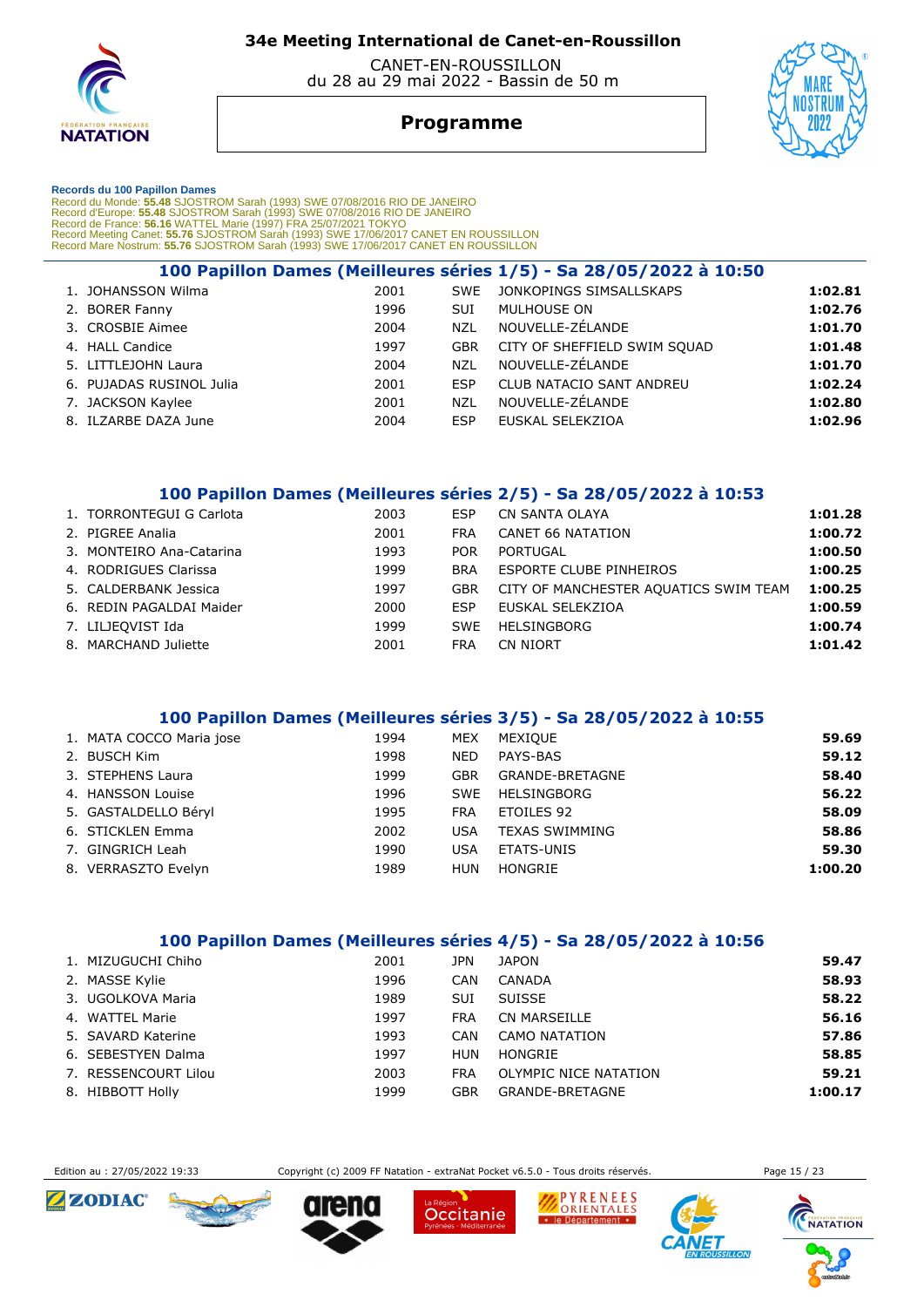

 CANET-EN-ROUSSILLON du 28 au 29 mai 2022 - Bassin de 50 m

# **Programme**



#### **100 Papillon Dames (Meilleures séries 5/5) - Sa 28/05/2022 à 10:58**

| 1. HAYASHI Kina        | 2001 | JPN        | <b>JAPON</b>             | 59.36   |
|------------------------|------|------------|--------------------------|---------|
| 2. DIAMANTE Giovanna   | 1997 | <b>BRA</b> | <b>BRÉSIL</b>            | 58.87   |
| 3. DE WAARD Maaike     | 1996 | <b>NED</b> | PAYS-BAS                 | 58.10   |
| 4. MACNEIL Margaret    | 2000 | <b>CAN</b> | CANADA                   | 55.59   |
| 5. JONES Harriet       | 1997 | GBR        | SWIM WALES               | 57.79   |
| 6. THOMAS Alys         | 1990 | GBR        | SWIM WALES               | 58.63   |
| 7. JUNEVIK Sara        | 2000 | <b>SWE</b> | <b>SUÈDE</b>             | 59.19   |
| 8. GUILLAMON NOVO Alba | 2000 | ESP        | CLUB NATACIO SANT ANDREU | 1:00.05 |

#### **Records du 100 Papillon Messieurs**

Record du Monde: 49.45 DRESSEL Caeleb (1996) USA 31/07/2021 TOKYO<br>Record d'Europe: 49.68 MILAK Kristof (2000) HUN 31/07/2021 TOKYO<br>Record de France: 50.85 METELLA Mehdy (1992) FRA 21/04/2019 RENNES<br>Record Meeting Canet: 51

|                               |      |            | 100 Papillon Messieurs (Meilleures séries 1/5) - Sa 28/05/2022 à 11:00 |       |
|-------------------------------|------|------------|------------------------------------------------------------------------|-------|
| 1. BOUTOUIL Samy              | 2000 | MAR        | <b>CN MARSEILLE</b>                                                    | 54.47 |
| 2. MORAD Khaled               | 1999 | EGY        | SPORT-UNION NECKARSULM                                                 | 54.42 |
| 3. SALCZER Ladislas           | 2000 | <b>FRA</b> | AS MONACO NATATION                                                     | 54.29 |
| 4. TAYLAN Noyan               | 2002 | <b>FRA</b> | <b>CLAMART NATATION 92</b>                                             | 53.74 |
| 5. MARTINEZ NOVOA Miquel      | 2000 | <b>ESP</b> | ESPAGNE                                                                | 53.87 |
| 6. VILLAREJO PRADES Alejandro | 2003 | <b>ESP</b> | ESPAGNE                                                                | 54.36 |
| 7. LOVGREN Albin              | 1999 | <b>SWE</b> | JONKOPINGS SIMSALLSKAPS                                                | 54.44 |
| 8. COETZEE Wilrich            | 1997 | <b>NZL</b> | NOUVELLE-ZÉLANDE                                                       | 54.48 |

#### **100 Papillon Messieurs (Meilleures séries 2/5) - Sa 28/05/2022 à 11:03**

| 1. HO Ian-Yentou            | 1997 | HKG        | HONGKONG              | 53.72 |
|-----------------------------|------|------------|-----------------------|-------|
| 2. O'CONNOR Lochlainn       | 2000 | <b>NZL</b> | NOUVELLE-ZÉLANDE      | 53.63 |
| 3. HOFF Oskar               | 1998 | <b>SWE</b> | LANDSKRONA            | 53.41 |
| 4. BEROL Julien             | 2001 | <b>FRA</b> | CN MARSEILLE          | 53.04 |
| 5. CARINI Giacomo           | 1997 | ITA        | <b>ITALIE</b>         | 53.29 |
| 6. GONZALEZ ALVAREZ Arbidel | 2002 | ESP        | ESPAGNE               | 53.50 |
| 7. CARSWELL Thomas          | 2000 | <b>GBR</b> | SWIM WALES            | 53.64 |
| 8. GODEFROID Louis          | 2001 | <b>FRA</b> | DAUPHINS TOULOUSE OEC | 53.72 |

#### **100 Papillon Messieurs (Meilleures séries 3/5) - Sa 28/05/2022 à 11:04**

| 1. RAMOS FERNANDEZ Alex | 1999 | ESP        | <b>CN SABADELL</b> | 52.88 |
|-------------------------|------|------------|--------------------|-------|
| 2. DESPLANCHES Jeremy   | 1994 | SUI        | <b>SUISSE</b>      | 52.25 |
| 3. GONCHE Matheus       | 1999 | <b>BRA</b> | BRÉSIL             | 51.60 |
| 4. LIENDO Josh          | 2002 | <b>CAN</b> | CANADA             | 50.88 |
| 5. SZABO Szebasztian    | 1996 | HUN        | HONGRIE            | 51.30 |
| 6. LE CLOS Chad         | 1992 | <b>RSA</b> | AFRIOUE DU SUD     | 51.88 |
| 7. PUMPUTIS Caio        | 1999 | <b>BRA</b> | BRÉSIL             | 52.65 |
| 8. FRASER Lewis         | 2000 | GBR        | SWIM WALES         | 53.03 |

Edition au : 27/05/2022 19:33 Copyright (c) 2009 FF Natation - extraNat Pocket v6.5.0 - Tous droits réservés. Page 16 / 23











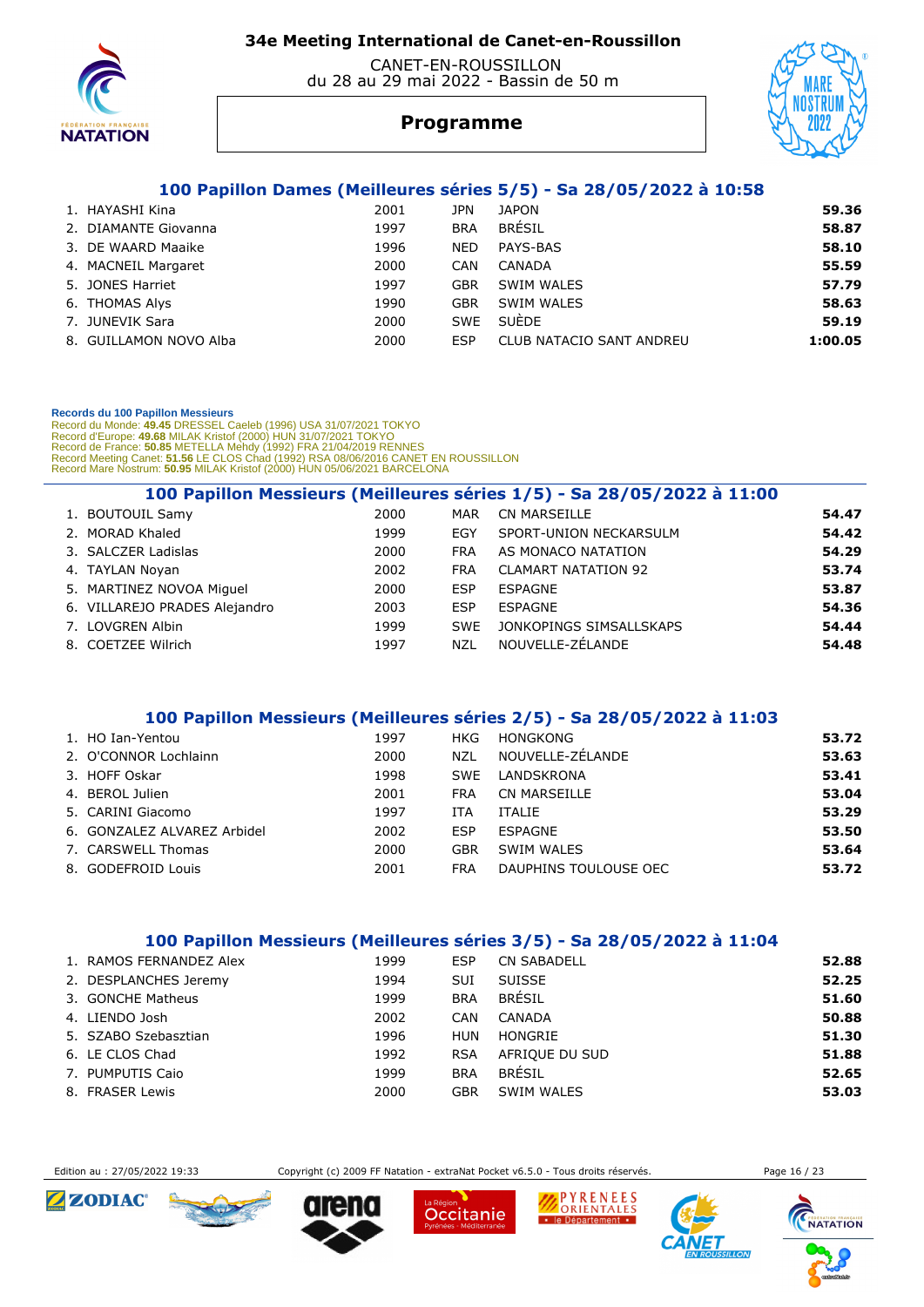

#### CANET-EN-ROUSSILLON du 28 au 29 mai 2022 - Bassin de 50 m



# **Programme**

#### **100 Papillon Messieurs (Meilleures séries 4/5) - Sa 28/05/2022 à 11:06**

| 1998                                                                                                                                                                 | JPN        | <b>JAPON</b>           | 52.77 |
|----------------------------------------------------------------------------------------------------------------------------------------------------------------------|------------|------------------------|-------|
| 2001                                                                                                                                                                 | ITA        | ITALIE                 | 52.04 |
| 1999                                                                                                                                                                 | <b>NED</b> | PAYS-BAS               | 51.54 |
| 1996                                                                                                                                                                 | JPN        | <b>JAPON</b>           | 50.86 |
| 1995                                                                                                                                                                 | GBR        | GRANDE-BRETAGNE        | 50.90 |
| 1997                                                                                                                                                                 | <b>BRA</b> | <b>BRÉSIL</b>          | 51.82 |
| 1999                                                                                                                                                                 | <b>FRA</b> | SN VERSAILLES          | 52.53 |
| 1999                                                                                                                                                                 | GER        | SPORT-UNION NECKARSULM | 52.96 |
| 1. TERADA Takumi<br>2. BURDISSO Federico<br>3. KORSTANJE Nyls<br>4. MIZUNUMA Naoki<br>5. GUY James<br>6. LANZA Vinicius<br>7. HUILLE Stanislas<br>8. PINNEKER Daniel |            |                        |       |

#### **100 Papillon Messieurs (Meilleures séries 5/5) - Sa 28/05/2022 à 11:07**

| 1. RIHOUX Charles   | 1998 | FRA        | OLYMPIC NICE NATATION | 52.75 |
|---------------------|------|------------|-----------------------|-------|
| 2. CROENEN Louis    | 1994 | BEL        | <b>BELGIQUE</b>       | 52.00 |
| 3. STEWART Coleman  | 1998 | USA        | ETATS-UNIS            | 51.54 |
| 4. PONTI Noe        | 2001 | SUI        | SUISSE                | 50.74 |
| 5. ANDREW Michael   | 1999 | USA        | ETATS-UNIS            | 50.88 |
| 6. PETERS Jacob     | 2000 | GBR        | GRANDE-BRETAGNE       | 51.65 |
| 7. MILDRED Edward   | 2003 | GBR        | GRANDE-BRETAGNE       | 52.26 |
| 8. DE DEUS Leonardo | 1991 | <b>BRA</b> | <b>BRÉSIL</b>         | 52.89 |
|                     |      |            |                       |       |

#### **Records du 200 Nage Libre Dames**

Record du Monde: 1:52.98 PELLEGRINI Federica (1988) ITA 29/07/2009 ROME<br>Record d'Europe: 1:52.98 PELLEGRINI Federica (1988) ITA 29/07/2009 ROME<br>Record de France: 1:54.66 MUFFAT Camille (1989) FRA 06/06/2012 CANET EN ROUSSI

|                             |      |            | 200 Nage Libre Dames (Meilleures séries 1/5) - Sa 28/05/2022 à 11:09 |         |
|-----------------------------|------|------------|----------------------------------------------------------------------|---------|
| 1. NOWACZYK Lison           | 2003 | <b>FRA</b> | STADE BÉTHUNE PÉLICAN CLUB                                           | 2:05.11 |
| 2. CIOBANU SPATARU Cristina | 2005 | ESP        | ESPAGNE                                                              | 2:04.09 |
| 3. PEREZ BLANCO Jimena      | 1997 | ESP        | <b>CN BARCELONA</b>                                                  | 2:03.72 |
| 4. SZABO FELTOTHY Eszter    | 2002 | HUN        | HONGRIE                                                              | 2:03.59 |
| 5. OSBORNE Summer           | 2005 | NZL        | NOUVELLE-ZÉLANDE                                                     | 2:03.68 |
| 6. CARMONA VILLAPLANA Marta | 2005 | ESP        | <b>ESPAGNE</b>                                                       | 2:04.05 |
| 7. FERNANDEZ GONZALEZ Aina  | 2006 | ESP        | FEDERATION CATALANE DE NATATION                                      | 2:04.84 |
| 8. SUTTON Rebecca           | 2001 | GBR        | <b>SWIM WALES</b>                                                    | 2:05.81 |

#### **200 Nage Libre Dames (Meilleures séries 2/5) - Sa 28/05/2022 à 11:13**

| 1. LEBLIC GARCIA Sydney   | 2005 | <b>ESP</b> | ESPAGNE                  | 2:02.71 |
|---------------------------|------|------------|--------------------------|---------|
| 2. CHENG Camille-Lily-Mei | 1993 | HKG        | <b>HONGKONG</b>          | 2:02.11 |
| 3. BELMONTE GARCIA Mireia | 1990 | ESP        | ESPAGNE                  | 2:01.78 |
| 4. DALEY Elan             | 2005 | <b>CAN</b> | CANADA                   | 2:01.64 |
| 5. BERGMAN Hanna          | 2001 | SWE        | SK POSEIDON              | 2:01.71 |
| 6. JEHL Marina            | 2001 | <b>FRA</b> | <b>CANET 66 NATATION</b> | 2:01.96 |
| 7. CARRON MUINA Carla     | 2005 | ESP        | ESPAGNE                  | 2:02.36 |
| 8. OPATRIL Lena           | 1999 | <b>AUT</b> | AUTRICHE                 | 2:02.76 |

Edition au : 27/05/2022 19:33 Copyright (c) 2009 FF Natation - extraNat Pocket v6.5.0 - Tous droits réservés. Page 17 / 23











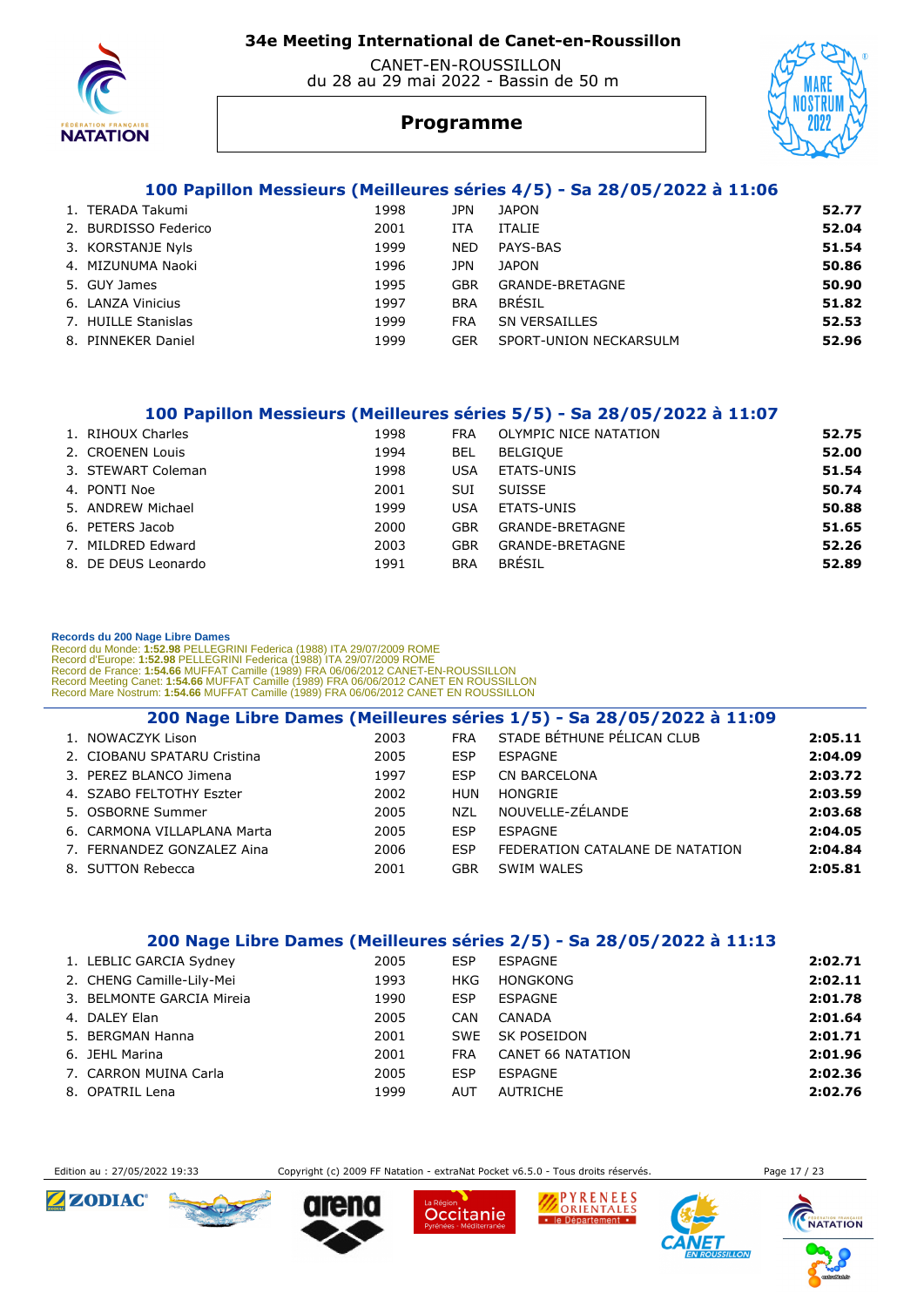

#### CANET-EN-ROUSSILLON du 28 au 29 mai 2022 - Bassin de 50 m



### **Programme**

#### **200 Nage Libre Dames (Meilleures séries 3/5) - Sa 28/05/2022 à 11:16**

| 1. DESBORDES Joana     | 2000 | <b>FRA</b> | DAUPHINS TOULOUSE OEC | 2:01.04 |
|------------------------|------|------------|-----------------------|---------|
| 2. CATTERSON Victoria  | 2001 | IRL        | IRLANDE               | 2:00.15 |
| 3. KOBORI Waka         | 2000 | JPN        | <b>JAPON</b>          | 1:58.70 |
| 4. BONNET Charlotte    | 1995 | <b>FRA</b> | OLYMPIC NICE NATATION | 1:56.47 |
| 5. SANCHEZ Kayla       | 2001 | CAN        | CANADA                | 1:57.61 |
| 6. YOSHII Momoka       | 2004 | JPN        | <b>JAPON</b>          | 1:59.69 |
| 7. HERRERO LAZARO Alba | 2002 | <b>ESP</b> | ESPAGNE               | 2:00.70 |
| 8. DEANS Caitlin       | 1999 | NZL        | NOUVELLE-ZÉLANDE      | 2:01.57 |

#### **200 Nage Libre Dames (Meilleures séries 4/5) - Sa 28/05/2022 à 11:19**

| 1. MEDEIROS Giovana  | 2004 | <b>BRA</b> | BRÉSIL                  | 2:01.00 |
|----------------------|------|------------|-------------------------|---------|
| 2. TOUATI Assia      | 1995 | FRA        | DAUPHINS TOULOUSE OEC   | 1:59.70 |
| 3. JAKABOS Zsuzsanna | 1989 | HUN        | HONGRIE                 | 1:58.50 |
| 4. ANDERSON Freya    | 2001 | GBR        | GRANDE-BRETAGNE         | 1:56.06 |
| 5. HEIDEYER Mika     | 2000 | <b>FRA</b> | CN ANTIBES              | 1:57.58 |
| 6. PASH Kelly        | 2001 | USA        | <b>TEXAS SWIMMING</b>   | 1:59.58 |
| 7. DIAMANTE Giovanna | 1997 | <b>BRA</b> | BRÉSIL                  | 2:00.29 |
| 8. ERIKSON Hanna     | 1998 | <b>SWF</b> | JONKOPINGS SIMSALLSKAPS | 2:01.42 |

#### **200 Nage Libre Dames (Meilleures séries 5/5) - Sa 28/05/2022 à 11:21**

| 1. CAMPABADAL Ainhoa   | 2003 | <b>ESP</b> | ESPAGNE                    | 2:00.98 |
|------------------------|------|------------|----------------------------|---------|
| 2. CARNEZ Oceane       | 2002 | <b>FRA</b> | STADE BÉTHUNE PÉLICAN CLUB | 1:59.70 |
| 3. NAMBA Miyu          | 2002 | JPN        | <b>JAPON</b>               | 1:58.24 |
| 4. OLEKSIAK Penny      | 2000 | CAN        | CANADA                     | 1:54.70 |
| 5. GEMMELL Erin        | 2004 | <b>USA</b> | <b>ETATS-UNIS</b>          | 1:57.41 |
| 6. MASUDA Aoi          | 1996 | JPN        | <b>JAPON</b>               | 1:58.86 |
| 7. TESSARIOL Lucile    | 2004 | <b>FRA</b> | SA MÉRIGNAC                | 2:00.22 |
| 8. JUSTE SANCHEZ Paula | 2003 | <b>ESP</b> | ESPAGNE                    | 2:01.25 |

#### **Records du 200 Nage Libre Messieurs**

Record du Monde: 1**:42.00** BIEDERMANN Paul (1986) GER 28/07/2009 ROME<br>Record d'Europe: 1**:42.00** BIEDERMANN Paul (1986) GER 28/07/2009 ROME<br>Record de France: 1**:43.14 AGNEL Yannick (1992) FRA 30/07/2012 LONDRES**<br>Record Mee

|                      |      |            | 200 Nage Libre Messieurs (Meilleures séries 1/5) - Sa 28/05/2022 à 11:24 |         |
|----------------------|------|------------|--------------------------------------------------------------------------|---------|
| 1. RIBEIRO Felipe    | 1998 | <b>BRA</b> | <b>BRÉSIL</b>                                                            | 1:50.25 |
| 2. NATARAJ Srihari   | 2001 | IND        | <b>INDE</b>                                                              | 1:49.78 |
| 3. GROSJEAN Hugo     | 1999 | <b>FRA</b> | MULHOUSE ON                                                              | 1:49.72 |
| 4. MERESSE Remi      | 1998 | <b>FRA</b> | DAUPHINS TOULOUSE OEC                                                    | 1:49.54 |
| 5. JULIA TOUS Ferran | 2000 | <b>ESP</b> | FEDERATION CATALANE DE NATATION                                          | 1:49.57 |
| 6. JONES Daniel      | 1996 | <b>GBR</b> | SWIM WALES                                                               | 1:49.74 |
| 7. SAGNES Hugo       | 2001 | <b>FRA</b> | AMIENS METROPOLE NAT.                                                    | 1:50.10 |
| 8. SOULARD Nathanael | 2001 | <b>FRA</b> | ETOILES 92                                                               | 1:50.38 |



Edition au : 27/05/2022 19:33 Copyright (c) 2009 FF Natation - extraNat Pocket v6.5.0 - Tous droits réservés. Page 18 / 23

Occitanie

PYRENEES

· le Département ·



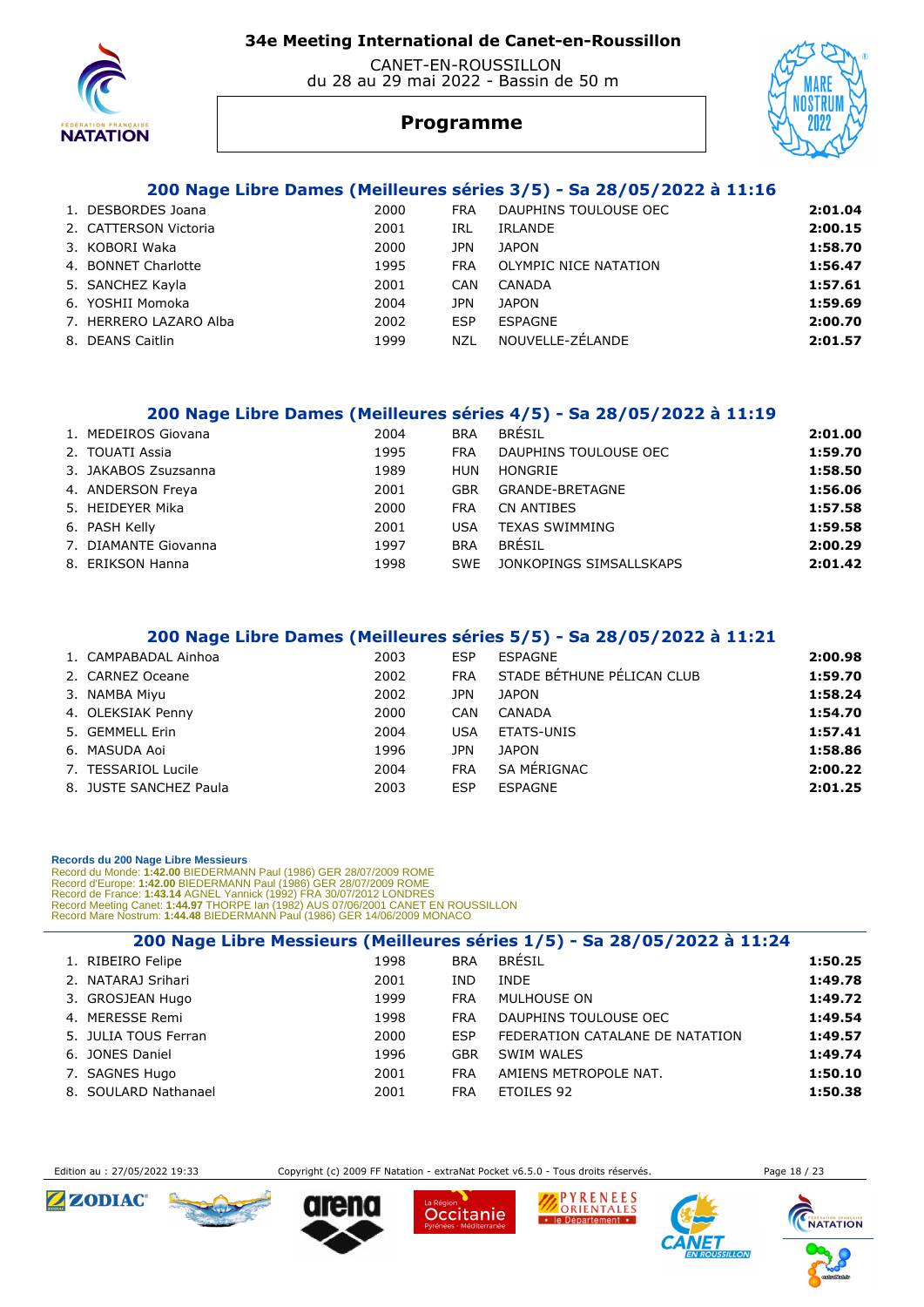

#### CANET-EN-ROUSSILLON du 28 au 29 mai 2022 - Bassin de 50 m



# **Programme**

#### **200 Nage Libre Messieurs (Meilleures séries 2/5) - Sa 28/05/2022 à 11:28**

| 1. SCHREUDERS Mikel         | 1998 | ARU        | <b>CN MARSEILLE</b>            | 1:49.43 |
|-----------------------------|------|------------|--------------------------------|---------|
| 2. BIRD Kieran              | 1999 | GBR        | SWIM WALES                     | 1:49.39 |
| 3. BRZOSKOWSKI Maarten      | 1995 | NFD.       | SCHWIMM CLUB WIESBADEN 1911.EV | 1:48.98 |
| 4. GRAY Cameron             | 2003 | <b>NZL</b> | NOUVELLE-ZÉLANDE               | 1:48.94 |
| 5. DE CELIS MONTALBAN Sergi | 2000 | ESP        | <b>CN SABADELL</b>             | 1:48.97 |
| 6. BERG Max                 | 2002 | <b>FRA</b> | MONTPELLIER METROPOLE NATATION | 1:48.99 |
| 7. MESZAROS Daniel          | 2003 | HUN        | HONGRIE                        | 1:49.40 |
| 8. HASSAN Mohamed Samy      | 1997 | EGY        | <b>FGYPTF</b>                  | 1:49.45 |

#### **200 Nage Libre Messieurs (Meilleures séries 3/5) - Sa 28/05/2022 à 11:30**

| 1. YEBBA Wissam-Amazigh      | 2000 | <b>FRA</b> | DAUPHINS TOULOUSE OEC     | 1:48.27 |
|------------------------------|------|------------|---------------------------|---------|
| 2. CIAMPI Matteo             | 1996 | ITA        | <b>ITALIE</b>             | 1:47.81 |
| 3. TAVARES ASSUNCAO Vinicius | 2000 | <b>BRA</b> | <b>BRÉSIL</b>             | 1:47.22 |
| 4. RICHARDS Matthew          | 2002 | <b>GBR</b> | SWIM WALES                | 1:45.77 |
| 5. POTHAIN Jordan            | 1994 | <b>FRA</b> | AAS SARCELLES NATATION 95 | 1:46.75 |
| 6. DE MEULEMEESTER Sebastien | 1998 | BEL        | <b>BELGIOUE</b>           | 1:47.70 |
| 7. CORREIA Breno             | 1999 | <b>BRA</b> | BRÉSIL                    | 1:47.95 |
| 8. FRIGO Manuel              | 1997 | ITA        | <b>ITALIE</b>             | 1:48.89 |
|                              |      |            |                           |         |

#### **200 Nage Libre Messieurs (Meilleures séries 4/5) - Sa 28/05/2022 à 11:33**

| 1. MCGEEVER Finn          | 2000 | IRL        | IRLANDE                | 1:48.13 |
|---------------------------|------|------------|------------------------|---------|
| 2. CARINI Giacomo         | 1997 | <b>ITA</b> | <b>ITALIE</b>          | 1:47.81 |
| 3. IGA CESAR Jorge Andres | 1997 | MEX        | <b>MEXIOUE</b>         | 1:47.14 |
| 4. SCHEFFER Fernando      | 1998 | <b>BRA</b> | BRÉSIL                 | 1:44.66 |
| 5. SATES Matthew          | 2003 | <b>RSA</b> | AFRIOUE DU SUD         | 1:46.15 |
| 6. LITCHFIELD Joe         | 1998 | GBR        | <b>GRANDE-BRETAGNE</b> | 1:47.60 |
| 7. KNOX Finlay            | 2001 | <b>CAN</b> | CANADA                 | 1:47.92 |
| 8. HUG-DREYFUS Tom        | 2002 | <b>FRA</b> | MULHOUSE ON            | 1:48.54 |

#### **200 Nage Libre Messieurs (Meilleures séries 5/5) - Sa 28/05/2022 à 11:35**

| 1. WHITTLE Jacob       | 2004 | GBR        | GRANDE-BRETAGNE        | 1:48.10 |
|------------------------|------|------------|------------------------|---------|
| 2. MUHLLEITNER Henning | 1997 | <b>GER</b> | SPORT-UNION NECKARSULM | 1:47.77 |
| 3. SALVAN Hadrien      | 1997 | FRA        | STADE DE VANVES        | 1:46.76 |
| 4. DEAN Tom            | 2000 | GBR        | GRANDE-BRETAGNE        | 1:44.22 |
| 5. MATSUMOTO Katsuhiro | 1997 | JPN        | <b>JAPON</b>           | 1:46.14 |
| 6. DI COLA Stefano     | 1998 | ITA        | <b>ITALIE</b>          | 1:47.47 |
| 7. KROON Luc           | 2001 | <b>NED</b> | PAYS-BAS               | 1:47.85 |
| 8. JARVIS Calum        | 1992 | GBR        | SWIM WALES             | 1:48.52 |



Edition au : 27/05/2022 19:33 Copyright (c) 2009 FF Natation - extraNat Pocket v6.5.0 - Tous droits réservés. Page 19 / 23

Occitanie

PYRENEES

le Département





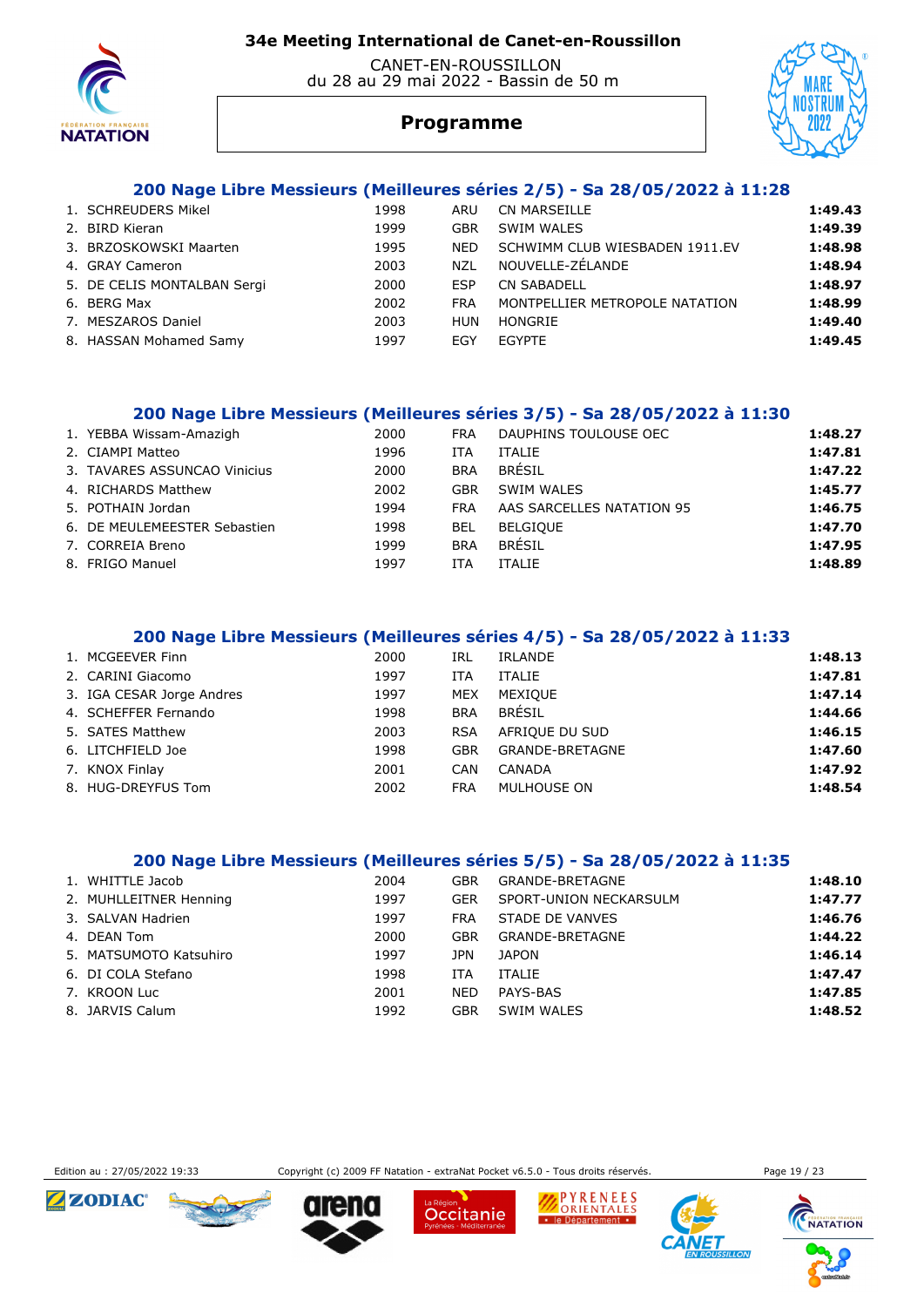

 CANET-EN-ROUSSILLON du 28 au 29 mai 2022 - Bassin de 50 m



### **Programme**

# **Records du 400 Nage Libre Messieurs**  Record du Monde: 3:40.07 BIEDERMANN Paul (1986) GER 26/07/2009 ROME<br>Record d'Europe: 3:40.07 BIEDERMANN Paul (1986) GER 26/07/2009 ROME<br>Record de France: 3:43.85 AGNEL Yannick (1992) FRA 23/03/2011 STRASBOURG<br>Record Meetin

#### **400 Nage Libre Messieurs (Série lentes) - Sa 28/05/2022 à 11:38**

| <b>.</b>                    |      |            |                                 |         |
|-----------------------------|------|------------|---------------------------------|---------|
| 2.                          |      |            |                                 |         |
| 3. MAHMOUD Akram            | 1996 | <b>FGY</b> | SPORT-UNION NECKARSULM          | 4:01.73 |
| 4. KHALIL Adib              | 2002 | - BN       | AS MONACO NATATION              | 3:59.59 |
| 5. HERNANDEZ GARCIA Alberto | 2003 | <b>FSP</b> | FEDERATION CATALANE DE NATATION | 4:01.37 |
| 6.                          |      |            |                                 |         |
|                             |      |            |                                 |         |

7.

1.

8.

#### **Records du 200 4 Nages Dames**

Record du Monde: 2:06.12 HOSSZU Katinka (1989) HUN 03/08/2015 KAZAN<br>Record d'Europe: 2:06.12 HOSSZU Katinka (1989) HUN 03/08/2015 KAZAN<br>Record de France: 2:09.37 MUFFAT Camille (1989) FRA 26/04/2009 MONTPELLIER<br>Record Meet

#### **200 4 Nages Dames (Séries lentes 1/2) - Sa 28/05/2022 à 11:43**

| 1.                      |      |      |                        |         |
|-------------------------|------|------|------------------------|---------|
| 2.                      |      |      |                        |         |
| 3.CARA Axelle           | 1997 | FRA  | ROUGE ET OR LAVAL      | 2:23.89 |
| 4. PEREZ BLANCO Jimena  | 1997 | ESP  | CN BARCELONA           | 2:23.16 |
| 5. TUDO CUBELLS Nadia   | 1997 | AND. | SPORT-UNION NECKARSULM | 2:23.78 |
| 6. PERA VILLALAIN Irene | 2007 | ESP  | EUSKAL SELEKZIOA       | 2:24.57 |
|                         |      |      |                        |         |

- 8.
- 

#### **200 4 Nages Dames (Séries lentes 2/2) - Sa 28/05/2022 à 11:46**

| 1. MC KIBBIN Ellie            | 2004 | IRL        | NATIONAL CENTRE ULSTER          | 2:21.18 |
|-------------------------------|------|------------|---------------------------------|---------|
| 2. LEBLIC GARCIA Sydney       | 2005 | <b>ESP</b> | ESPAGNE                         | 2:20.86 |
| 3. VISAGIE Emily              | 1998 | <b>RSA</b> | AFRIQUE DU SUD                  | 2:19.70 |
| 4. MIHALYVARI FARKAS Viktoria | 2003 | HUN        | HONGRIE                         | 2:18.40 |
| 5. MONTEIRO Ana-Catarina      | 1993 | <b>POR</b> | PORTUGAL                        | 2:19.35 |
| 6. ESPINOSA PATILLA Claudia   | 2003 | <b>ESP</b> | FEDERATION CATALANE DE NATATION | 2:19.74 |
| 7. MARTIN FERNANDEZ Leire     | 2003 | <b>ESP</b> | EUSKAL SELEKZIOA                | 2:21.00 |
| 8. KUNTZMANN Marie            | 1999 | <b>FRA</b> | DAUPHINS TOULOUSE OEC           | 2:21.85 |
|                               |      |            |                                 |         |



Edition au : 27/05/2022 19:33 Copyright (c) 2009 FF Natation - extraNat Pocket v6.5.0 - Tous droits réservés. Page 20 / 23

Occitanie



 $IIIOM$ 

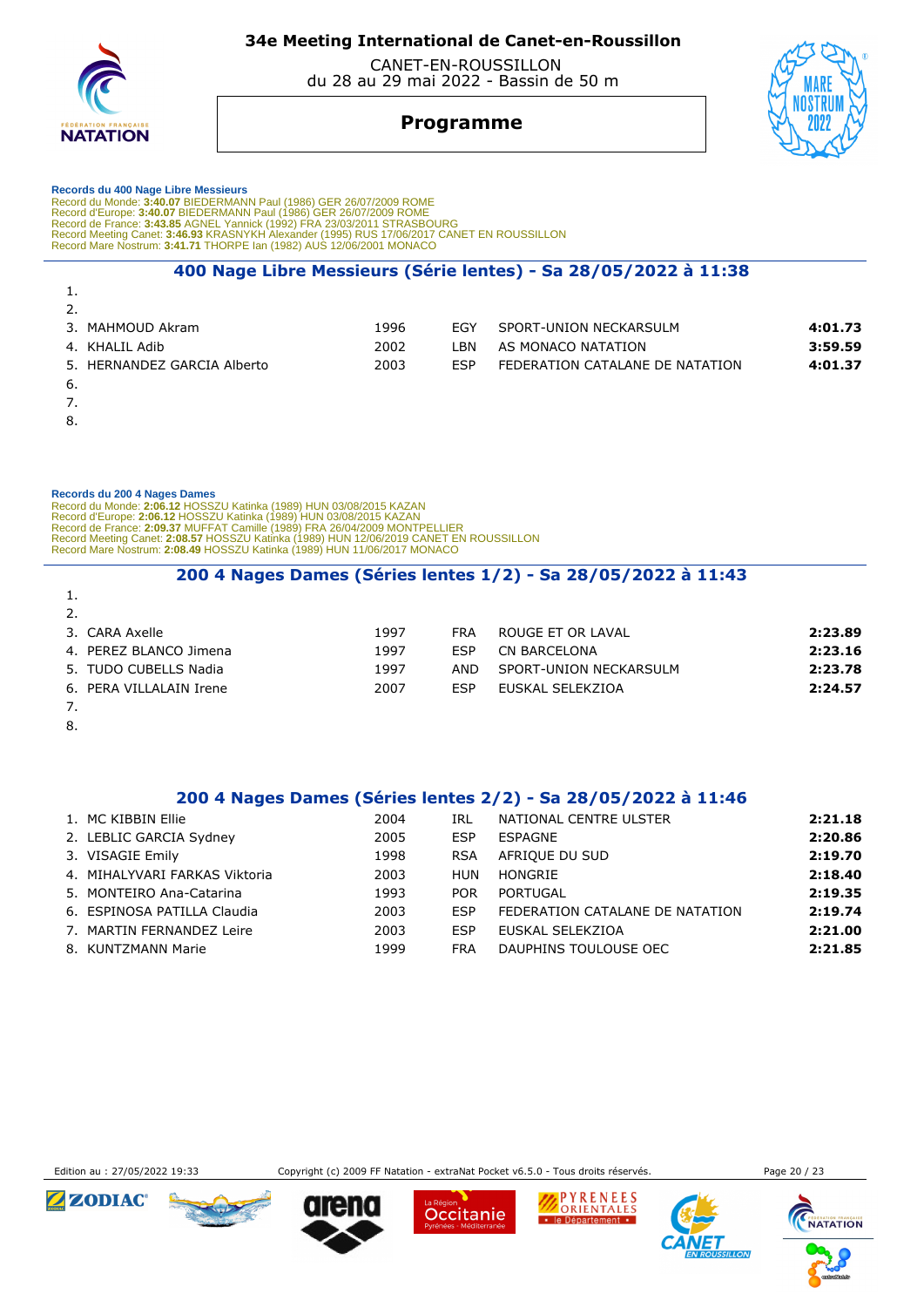

 CANET-EN-ROUSSILLON du 28 au 29 mai 2022 - Bassin de 50 m



# **Programme**

#### **Records du 400 4 Nages Messieurs**

Record du Monde: 4:03.84 PHELPS Michael (1985) USA 10/08/2008 PÉKIN<br>Record d'Europe: 4:06.16 CSEH Laszlo (1985) HUN 10/08/2008 PÉKIN<br>Record de France: 4:09.65 MARCHAND Léon (2002) FRA 15/06/2021 CHARTRES<br>Record Meeting Can

#### **400 4 Nages Messieurs (Série lentes) - Sa 28/05/2022 à 11:49**

| . .                    |      |            |                                 |         |
|------------------------|------|------------|---------------------------------|---------|
| 2.                     |      |            |                                 |         |
| 3. VILLA RODRIGUEZ Pau | 2004 | <b>FSP</b> | FEDERATION CATALANE DE NATATION | 4:31.84 |
| 4. COMA PLANELLA Roger | 2000 | <b>FSP</b> | CN SANTA OLAYA                  | 4:28.64 |
| 5. FARGEOT Thomas      | 2001 | <b>FRA</b> | DAUPHINS TOULOUSE OEC           | 4:30.52 |
| 6. BACHMANN Simon      | 1999 | <b>SFY</b> | GIRONDINS BORDEAUX              | 4:33.51 |
|                        |      |            |                                 |         |

8.

1.

#### **Records du 100 Papillon Dames**

 Record du Monde: **55.48** SJOSTROM Sarah (1993) SWE 07/08/2016 RIO DE JANEIRO Record d'Europe: **55.48** SJOSTROM Sarah (1993) SWE 07/08/2016 RIO DE JANEIRO<br>Record de France: **56.16 WATTEL M**arie (1997) FRA 25/07/2021 TOKYO<br>Record Meeting Canet: **55.76** SJOSTROM Sarah (1993) SWE 17/06/2017 CANET EN RO Record Mare Nostrum: **55.76** SJOSTROM Sarah (1993) SWE 17/06/2017 CANET EN ROUSSILLON

#### **100 Papillon Dames (Série lentes) - Sa 28/05/2022 à 11:54**

| 2004 | <b>FRA</b> | DAUPHINS OBERNAI | 1:03.38 |
|------|------------|------------------|---------|
| 2005 | IND        | INDE             | 1:03.08 |
| 2003 | ESP        | EUSKAL SELEKZIOA | 1:03.36 |
|      |            |                  |         |
|      |            |                  |         |

7.

1.

8.

#### **Records du 100 Papillon Messieurs**

Record du Monde: 49.45 DRESSEL Caeleb (1996) USA 31/07/2021 TOKYO<br>Record d'Europe: 49.68 MILAK Kristof (2000) HUN 31/07/2021 TOKYO<br>Record de France: 50.85 METELLA Mehdy (1992) FRA 21/04/2019 RENNES<br>Record Meeting Canet: 51

|                            |      |            | 100 Papillon Messieurs (Séries lentes 1/3) - Sa 28/05/2022 à 11:56 |       |
|----------------------------|------|------------|--------------------------------------------------------------------|-------|
| 1. COURVILLE-FORTIN Loic   | 2004 | CAN        | <b>CAMO NATATION</b>                                               | 58.56 |
| 2. KLING Jonathan          | 1993 | SWE        | SUÈDE                                                              | 56.78 |
| 3. FERRé Ryan              | 2003 | <b>FRA</b> | DAUPHINS D'ANNECY                                                  | 56.47 |
| 4. PARRY Joshua            | 2003 | <b>RSA</b> | AFRIOUE DU SUD                                                     | 56.31 |
| 5. HELDE Kaspar            | 2002 | <b>EST</b> | SPORT-UNION NECKARSULM                                             | 56.42 |
| 6. FLORENCIO FERNANDEZ Ian | 2005 | <b>ESP</b> | ESPAGNE                                                            | 56.75 |
| 7. CLARK Macallister       | 2002 | NZL        | NOUVELLE-ZÉLANDE                                                   | 57.64 |

8.





Occitanie

PYRENEES ORIENTALES

· le Département ·

**SILLON** 

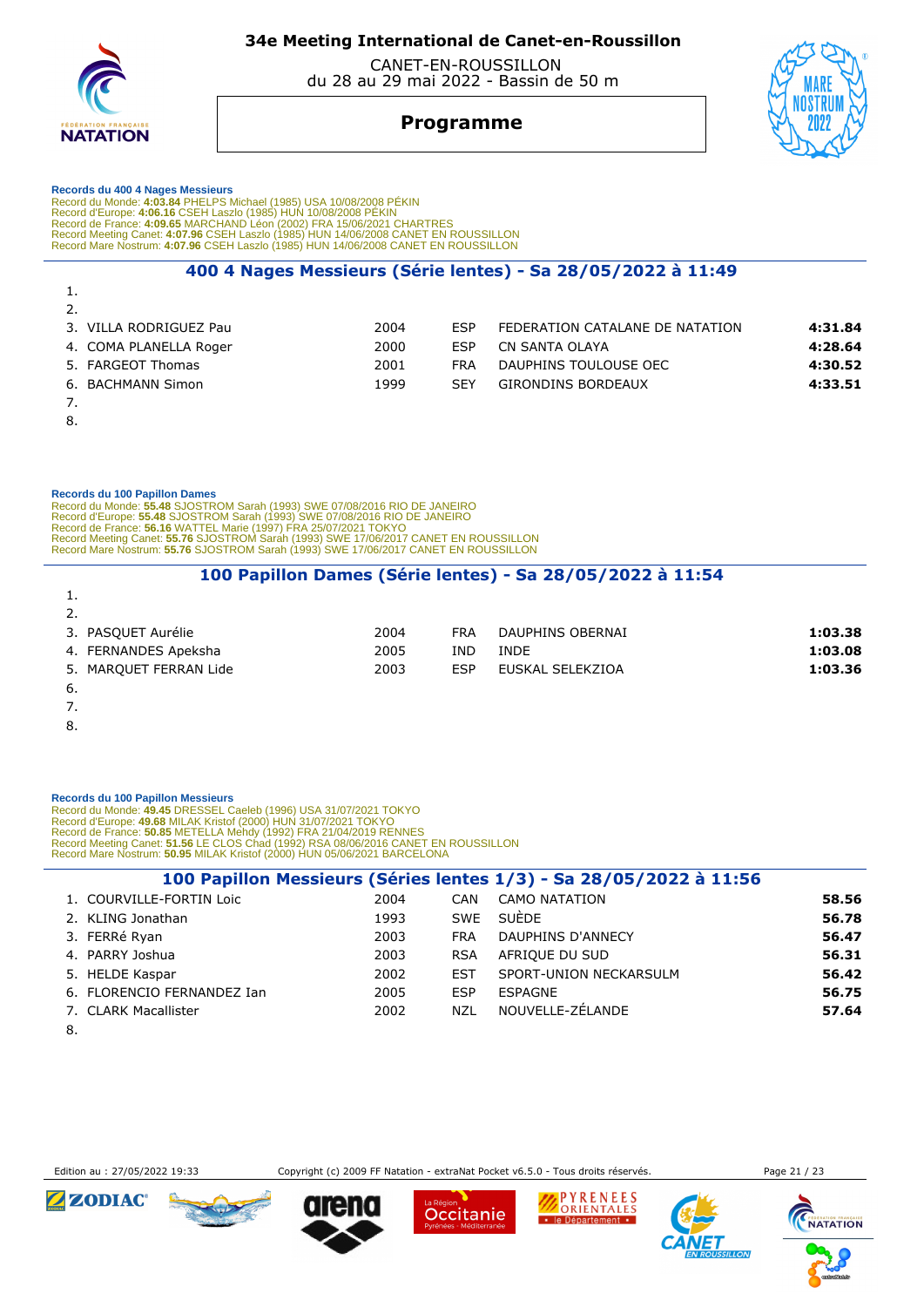

#### CANET-EN-ROUSSILLON du 28 au 29 mai 2022 - Bassin de 50 m



# **Programme**

#### **100 Papillon Messieurs (Séries lentes 2/3) - Sa 28/05/2022 à 11:58**

| 1. JIMMIE Clayton         | 1995 | <b>RSA</b> | AFRIQUE DU SUD           | 56.07 |
|---------------------------|------|------------|--------------------------|-------|
| 2. STAKA Christopher      | 1998 | <b>USA</b> | APTOS CABRILLO SWIM CLUB | 55.62 |
| 3. HASSLING Emil          | 2000 | SWE        | LANDSKRONA               | 55.48 |
| 4. TAYLOR Jack            | 2001 | AUS.       | AUSTRALIE                | 55.37 |
| 5. IVIC Yoni              | 2001 | <b>FRA</b> | CN MARSEILLE             | 55.37 |
| 6. MALLET Clement         | 2002 | <b>FRA</b> | AMIENS METROPOLE NAT.    | 55.62 |
| 7. DESCAMPS Aurelien      | 2003 | <b>FRA</b> | CN MARSEILLE             | 55.64 |
| 8. ARRUABARRENA MAYO Unai | 2001 | <b>ESP</b> | EUSKAL SELEKZIOA         | 56.07 |

#### **100 Papillon Messieurs (Séries lentes 3/3) - Sa 28/05/2022 à 12:00**

| 1. ROWBOTHAM KEATING Reuben | 2005 | <b>GBR</b> | CITY OF MANCHESTER AQUATICS SWIM TEAM | 55.15 |
|-----------------------------|------|------------|---------------------------------------|-------|
| 2. ELSON Christopher        | 1998 | <b>NZL</b> | NOUVELLE-ZÉLANDE                      | 54.79 |
| 3. MARSAU Matthias          | 1997 | <b>FRA</b> | DAUPHINS TOULOUSE OEC                 | 54.69 |
| 4. ALVES TORRES Paul        | 2003 | <b>FRA</b> | <b>CN MARSEILLE</b>                   | 54.50 |
| 5. CONSTABLE Enzo           | 2003 | <b>FRA</b> | CN MARSEILLE                          | 54.50 |
| 6. ACEVEDO Javier           | 1998 | CAN        | CANADA                                | 54.71 |
| 7. PERSANZ LOPEZ Guillermo  | 2001 | ESP        | <b>CN SABADELL</b>                    | 55.13 |
| 8. ARTAL MATEO Francho      | 1999 | <b>ESP</b> | FEDERATION CATALANE DE NATATION       | 55.18 |

#### **Records du 200 Nage Libre Dames**

Record du Monde: 1:52.98 PELLEGRINI Federica (1988) ITA 29/07/2009 ROME<br>Record d'Europe: 1:52.98 PELLEGRINI Federica (1988) ITA 29/07/2009 ROME<br>Record de France: 1:54.66 MUFFAT Camille (1989) FRA 06/06/2012 CANET EN ROUSSI

#### **200 Nage Libre Dames (Série lentes) - Sa 28/05/2022 à 12:01**

| <b>.</b>           |      |     |                        |         |
|--------------------|------|-----|------------------------|---------|
| 2.                 |      |     |                        |         |
| 3. FISCHER Bente   | 1997 | GFR | SPORT-UNION NECKARSULM | 2:06.13 |
| 4. RODRIGUEZ Maud  | 2003 | FRA | DAUPHINS TOULOUSE OEC  | 2:05.93 |
| 5. SAVARD Katerine | 1993 | CAN | CAMO NATATION          | 2:06.00 |
| 6.                 |      |     |                        |         |

- 7.
- 8.

Edition au : 27/05/2022 19:33 Copyright (c) 2009 FF Natation - extraNat Pocket v6.5.0 - Tous droits réservés. Page 22 / 23